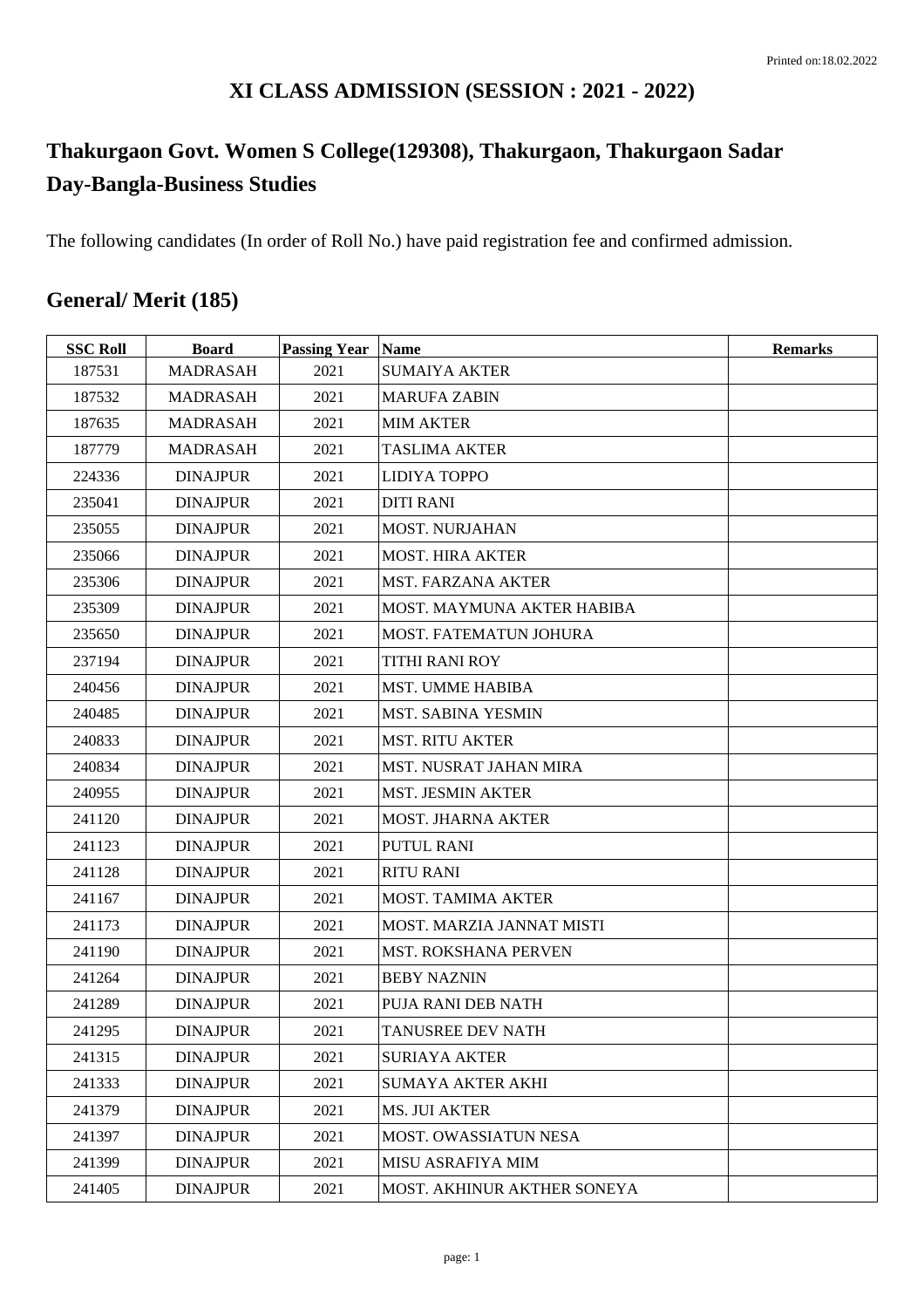| <b>SSC Roll</b> | <b>Board</b>    | <b>Passing Year Name</b> |                            | <b>Remarks</b> |
|-----------------|-----------------|--------------------------|----------------------------|----------------|
| 241411          | <b>DINAJPUR</b> | 2021                     | MOST. JANNATUN AKTHER      |                |
| 241415          | <b>DINAJPUR</b> | 2021                     | MOST. SAHANAJ PARVIN       |                |
| 241416          | <b>DINAJPUR</b> | 2021                     | <b>MOST. ETE MONE</b>      |                |
| 241417          | <b>DINAJPUR</b> | 2021                     | MOST. JANNATUN FARDUS KOLI |                |
| 241418          | <b>DINAJPUR</b> | 2021                     | <b>MOST. ARZINA AKTHER</b> |                |
| 241419          | <b>DINAJPUR</b> | 2021                     | <b>MOST. TANIYA AKTHER</b> |                |
| 241462          | <b>DINAJPUR</b> | 2021                     | <b>SUMAIYA AKTHER</b>      |                |
| 241488          | <b>DINAJPUR</b> | 2021                     | MST. SAMMY AKTER SURAIYA   |                |
| 241498          | <b>DINAJPUR</b> | 2021                     | <b>MST. ARFIN ARA</b>      |                |
| 241505          | <b>DINAJPUR</b> | 2021                     | <b>MST. AFROZA</b>         |                |
| 241507          | <b>DINAJPUR</b> | 2021                     | <b>MST. SHABNUR AKTER</b>  |                |
| 241590          | <b>DINAJPUR</b> | 2021                     | <b>CHANDONA RANI URAW</b>  |                |
| 241648          | <b>DINAJPUR</b> | 2021                     | <b>SHRABONTI RANI</b>      |                |
| 241649          | <b>DINAJPUR</b> | 2021                     | <b>MOST. SAFIA AKTER</b>   |                |
| 241651          | <b>DINAJPUR</b> | 2021                     | <b>MOST. SHAMMI AKTER</b>  |                |
| 241652          | <b>DINAJPUR</b> | 2021                     | <b>JUTHI SEN</b>           |                |
| 241663          | <b>DINAJPUR</b> | 2021                     | <b>SHIMLA AKTER SHATU</b>  |                |
| 241955          | <b>DINAJPUR</b> | 2021                     | <b>MST. MITU AKTER</b>     |                |
| 241961          | <b>DINAJPUR</b> | 2021                     | <b>MST. LIJA AKTHER</b>    |                |
| 242021          | <b>DINAJPUR</b> | 2021                     | MST. NAZMIN AKTER          |                |
| 242048          | <b>DINAJPUR</b> | 2021                     | MOST. SUMAIYA AKTER AKHI   |                |
| 242112          | <b>DINAJPUR</b> | 2021                     | <b>MOST. RIYA MONE</b>     |                |
| 242113          | <b>DINAJPUR</b> | 2021                     | <b>RITU SARKER TITHI</b>   |                |
| 242116          | <b>DINAJPUR</b> | 2021                     | MOST. NUSRAT JAHAN NUPUR   |                |
| 242120          | <b>DINAJPUR</b> | 2021                     | <b>SIFAT ARJU SNEHA</b>    |                |
| 242121          | <b>DINAJPUR</b> | 2021                     | PUTI RANI                  |                |
| 242122          | <b>DINAJPUR</b> | 2021                     | <b>MOST. LIMA AKTER</b>    |                |
| 242125          | <b>DINAJPUR</b> | 2021                     | <b>MOMITA RANI</b>         |                |
| 242133          | <b>DINAJPUR</b> | 2021                     | <b>TOMALIKA ROY</b>        |                |
| 242220          | <b>DINAJPUR</b> | 2021                     | <b>TASMINA AKTER</b>       |                |
| 242248          | <b>DINAJPUR</b> | 2021                     | <b>SAMIRA AKTER</b>        |                |
| 242249          | <b>DINAJPUR</b> | 2021                     | <b>MOST. LILI AKTER</b>    |                |
| 242255          | <b>DINAJPUR</b> | 2021                     | MOST. AYESHA AKTER SOPNA   |                |
| 242260          | <b>DINAJPUR</b> | 2021                     | MOST. MAHFUJA AKTER MOU    |                |
| 242262          | <b>DINAJPUR</b> | 2021                     | MOST. YEASMIN AKTER        |                |
| 242265          | <b>DINAJPUR</b> | 2021                     | <b>SORNIKA RANI GHOSH</b>  |                |
| 242269          | <b>DINAJPUR</b> | 2021                     | <b>KRISNA RANI</b>         |                |
| 242305          | <b>DINAJPUR</b> | 2021                     | <b>DIPALI RANI</b>         |                |
| 242312          | <b>DINAJPUR</b> | 2021                     | <b>MST. DELOWARA AKTER</b> |                |
| 242318          | <b>DINAJPUR</b> | 2021                     | MST. SUMAIYA AKTER         |                |
| 242322          | <b>DINAJPUR</b> | 2021                     | MST. SONIYA AKTER          |                |
| 242381          | <b>DINAJPUR</b> | 2021                     | MST. TASLIMA AKTHER RUBI   |                |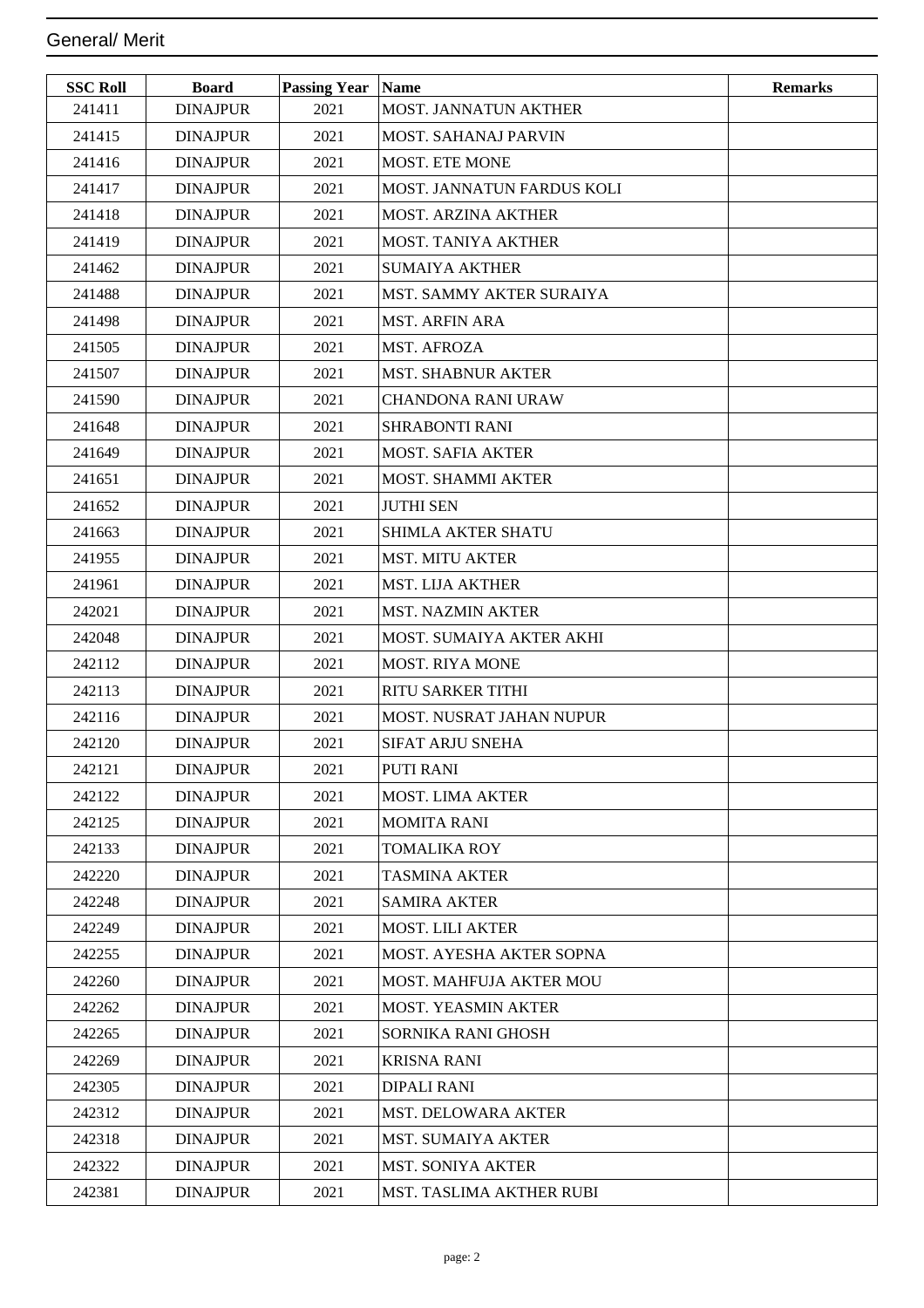| <b>SSC Roll</b> | <b>Board</b>    | Passing Year Name |                                      | <b>Remarks</b> |
|-----------------|-----------------|-------------------|--------------------------------------|----------------|
| 242647          | <b>DINAJPUR</b> | 2021              | PINKI ROY                            |                |
| 242766          | <b>DINAJPUR</b> | 2021              | SOPNA RANI SARKER                    |                |
| 242797          | <b>DINAJPUR</b> | 2021              | <b>MST. MASRUFA KHATUN</b>           |                |
| 242891          | <b>DINAJPUR</b> | 2021              | <b>TASFIA AKTER</b>                  |                |
| 242921          | <b>DINAJPUR</b> | 2021              | <b>MST. SALMA AKTER</b>              |                |
| 242931          | <b>DINAJPUR</b> | 2021              | <b>MOST. TASMINA AKTER BONNA</b>     |                |
| 243072          | <b>DINAJPUR</b> | 2021              | <b>MST. RIMPA MONY</b>               |                |
| 244896          | <b>DINAJPUR</b> | 2021              | <b>MOST. SAHINUR AKTER</b>           |                |
| 245433          | <b>DINAJPUR</b> | 2021              | MST. SOHANA AFRIN SAGORIKA           |                |
| 245435          | <b>DINAJPUR</b> | 2021              | <b>MST. MUNIKA AKTER</b>             |                |
| 246323          | <b>DINAJPUR</b> | 2021              | <b>MOHONA</b>                        |                |
| 246325          | <b>DINAJPUR</b> | 2021              | <b>NASRIN AKTER NUSRAT</b>           |                |
| 246360          | <b>DINAJPUR</b> | 2021              | <b>MST. FAIRUJ HUMAIRA</b>           |                |
| 248507          | <b>DINAJPUR</b> | 2021              | <b>MOST. SINTHI AKTER</b>            |                |
| 248703          | <b>DINAJPUR</b> | 2021              | <b>SABIKUN NAHER</b>                 |                |
| 248704          | <b>DINAJPUR</b> | 2021              | NIPA RANI ROY                        |                |
| 248730          | <b>DINAJPUR</b> | 2021              | <b>MOST. SUMAIYA AKTER</b>           |                |
| 248731          | <b>DINAJPUR</b> | 2021              | <b>MADHABY RANI</b>                  |                |
| 248841          | <b>DINAJPUR</b> | 2021              | <b>MST. URMILA</b>                   |                |
| 249493          | <b>DINAJPUR</b> | 2021              | <b>SUBORNA RANI ROY</b>              |                |
| 249506          | <b>DINAJPUR</b> | 2021              | <b>SUBORNA RANI</b>                  |                |
| 249513          | <b>DINAJPUR</b> | 2021              | KANIZ FATEMA KEYA                    |                |
| 249516          | <b>DINAJPUR</b> | 2021              | <b>TAYEBA AKTER JABIN</b>            |                |
| 249527          | <b>DINAJPUR</b> | 2021              | <b>MST. MITU AKTER</b>               |                |
| 249531          | <b>DINAJPUR</b> | 2021              | PIPA RANI ROY                        |                |
| 249539          | <b>DINAJPUR</b> | 2021              | <b>MUNMUN AKTER</b>                  |                |
| 249542          | <b>DINAJPUR</b> | 2021              | PRIANGKA RANI                        |                |
| 249548          | <b>DINAJPUR</b> | 2021              | TANIA SULTANA PRIYA                  |                |
| 249549          | <b>DINAJPUR</b> | 2021              | <b>MST. LIMA AKTHER</b>              |                |
| 249556          | <b>DINAJPUR</b> | 2021              | <b>MST. FARHANA AKTER</b>            |                |
| 249557          | <b>DINAJPUR</b> | 2021              | <b>AKHI AKTER</b>                    |                |
| 249560          | <b>DINAJPUR</b> | 2021              | MST. JAHANARA AKTER MITU             |                |
| 249648          | <b>DINAJPUR</b> | 2021              | <b>MST. SHOSHI CHOWDHURY SUMAIRA</b> |                |
| 249711          | <b>DINAJPUR</b> | 2021              | <b>SAJIDA ANJUM</b>                  |                |
| 251285          | <b>DINAJPUR</b> | 2021              | FARJANA AKTER RUPA                   |                |
| 251799          | <b>DINAJPUR</b> | 2021              | <b>MST. LAMIYA AKTER</b>             |                |
| 252986          | <b>DINAJPUR</b> | 2020              | TASNIYA TABASUM                      |                |
| 421657          | <b>MADRASAH</b> | 2021              | SUMYA AKTAR                          |                |
| 563515          | <b>DINAJPUR</b> | 2020              | MST. SANZIDA AKTARA                  |                |
| 566037          | <b>DINAJPUR</b> | 2021              | <b>SUMI AKTER</b>                    |                |
| 566052          | <b>DINAJPUR</b> | 2021              | <b>MERILA RANI</b>                   |                |
| 566054          | <b>DINAJPUR</b> | 2021              | <b>MST. MOYNA AKTER</b>              |                |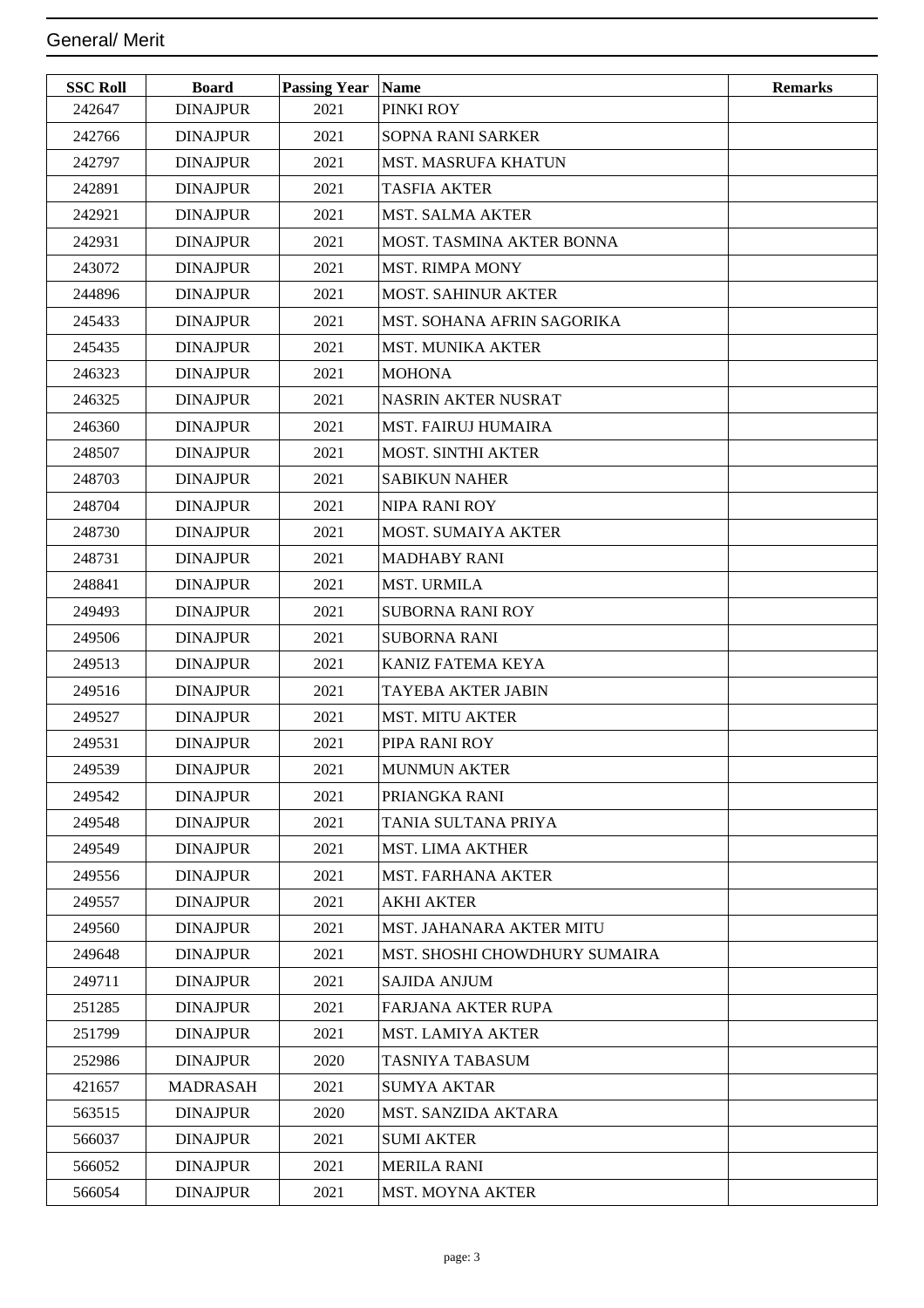| <b>SSC Roll</b> | <b>Board</b>    | <b>Passing Year   Name</b> |                                | <b>Remarks</b> |
|-----------------|-----------------|----------------------------|--------------------------------|----------------|
| 572185          | <b>DINAJPUR</b> | 2021                       | <b>MOST. MORIUM AKTER</b>      |                |
| 572247          | <b>DINAJPUR</b> | 2021                       | <b>BORNA AKTER</b>             |                |
| 572249          | <b>DINAJPUR</b> | 2021                       | <b>TIPTI RANI ROY</b>          |                |
| 572426          | <b>DINAJPUR</b> | 2021                       | <b>MOST. RUKU AKTHER MONE</b>  |                |
| 572459          | <b>DINAJPUR</b> | 2021                       | <b>MST. RUKAYA JAMAN RINVY</b> |                |
| 572465          | <b>DINAJPUR</b> | 2021                       | <b>MST. BONNA MIRZA</b>        |                |
| 572471          | <b>DINAJPUR</b> | 2021                       | NUSRAT JAHAN RAISA             |                |
| 572474          | <b>DINAJPUR</b> | 2021                       | SADIA ANAMIKA                  |                |
| 572476          | <b>DINAJPUR</b> | 2021                       | PURNIMA RANI                   |                |
| 572583          | <b>DINAJPUR</b> | 2021                       | <b>MOST. SHARMIN AKTER</b>     |                |
| 572584          | <b>DINAJPUR</b> | 2021                       | <b>JARIN TASNIM</b>            |                |
| 572587          | <b>DINAJPUR</b> | 2021                       | MOST. TADMIRA AKTER MAYA       |                |
| 572588          | <b>DINAJPUR</b> | 2021                       | <b>MOST. MYMUNA AKTER</b>      |                |
| 572591          | <b>DINAJPUR</b> | 2021                       | <b>MOST. MAHABUBA AKTHER</b>   |                |
| 572593          | <b>DINAJPUR</b> | 2021                       | MOST. MASUMA AKTHER MITU       |                |
| 572601          | <b>DINAJPUR</b> | 2021                       | <b>MOST. LAKI AKTHER</b>       |                |
| 572620          | <b>DINAJPUR</b> | 2021                       | <b>RIDITA</b>                  |                |
| 572622          | <b>DINAJPUR</b> | 2021                       | <b>MOST. DOLA AKTER</b>        |                |
| 572656          | <b>DINAJPUR</b> | 2021                       | <b>SRISTY RANI SARKER</b>      |                |
| 572876          | <b>DINAJPUR</b> | 2021                       | <b>AYSHA SIDDIKA</b>           |                |
| 572895          | <b>DINAJPUR</b> | 2021                       | RUPALI RANI ROY                |                |
| 572991          | <b>DINAJPUR</b> | 2021                       | <b>JOBA AKTER</b>              |                |
| 573000          | <b>DINAJPUR</b> | 2021                       | TISHA MONI MALA                |                |
| 573398          | <b>DINAJPUR</b> | 2021                       | <b>MOST. ALMINA AKTER</b>      |                |
| 573727          | <b>DINAJPUR</b> | 2021                       | <b>MST. MYMUN AKTER MOU</b>    |                |
| 574813          | <b>DINAJPUR</b> | 2021                       | MST. RUBINA AKTER              |                |
| 576868          | <b>DINAJPUR</b> | 2021                       | <b>MST. RUBINA AKTER</b>       |                |
| 578461          | <b>DINAJPUR</b> | 2021                       | LAXMI RANI                     |                |
| 578803          | <b>DINAJPUR</b> | 2021                       | <b>MST. MASUMA AKTER</b>       |                |
| 578933          | <b>DINAJPUR</b> | 2021                       | <b>MOST. BONNA AKTER</b>       |                |
| 578939          | <b>DINAJPUR</b> | 2021                       | <b>KEYA RANI</b>               |                |
| 579260          | <b>DINAJPUR</b> | 2021                       | <b>MST. ROSHIDA AKTER</b>      |                |
| 579267          | <b>DINAJPUR</b> | 2021                       | <b>MST. ROMANA</b>             |                |
| 579278          | <b>DINAJPUR</b> | 2021                       | <b>MST. SUMAIYA AKTER</b>      |                |
| 579295          | <b>DINAJPUR</b> | 2021                       | <b>MST. SALMA KHATUN</b>       |                |
| 579310          | <b>DINAJPUR</b> | 2021                       | <b>MST. RIPA AKTAR</b>         |                |
| 580041          | <b>DINAJPUR</b> | 2021                       | MST. RAFIYA JAHAN MIM          |                |
| 611188          | <b>MADRASAH</b> | 2021                       | <b>BAITUL JANNAT SANTA</b>     |                |
| 700760          | <b>DHAKA</b>    | 2021                       | <b>LUBNA AKTER KULSUM</b>      |                |
| 713259          | <b>DINAJPUR</b> | 2021                       | <b>MST. MAYA AKTER MIM</b>     |                |
| 713262          | <b>DINAJPUR</b> | 2021                       | <b>MISKATUN AKTHER</b>         |                |
| 713263          | <b>DINAJPUR</b> | 2021                       | <b>MUNNI AKTHER</b>            |                |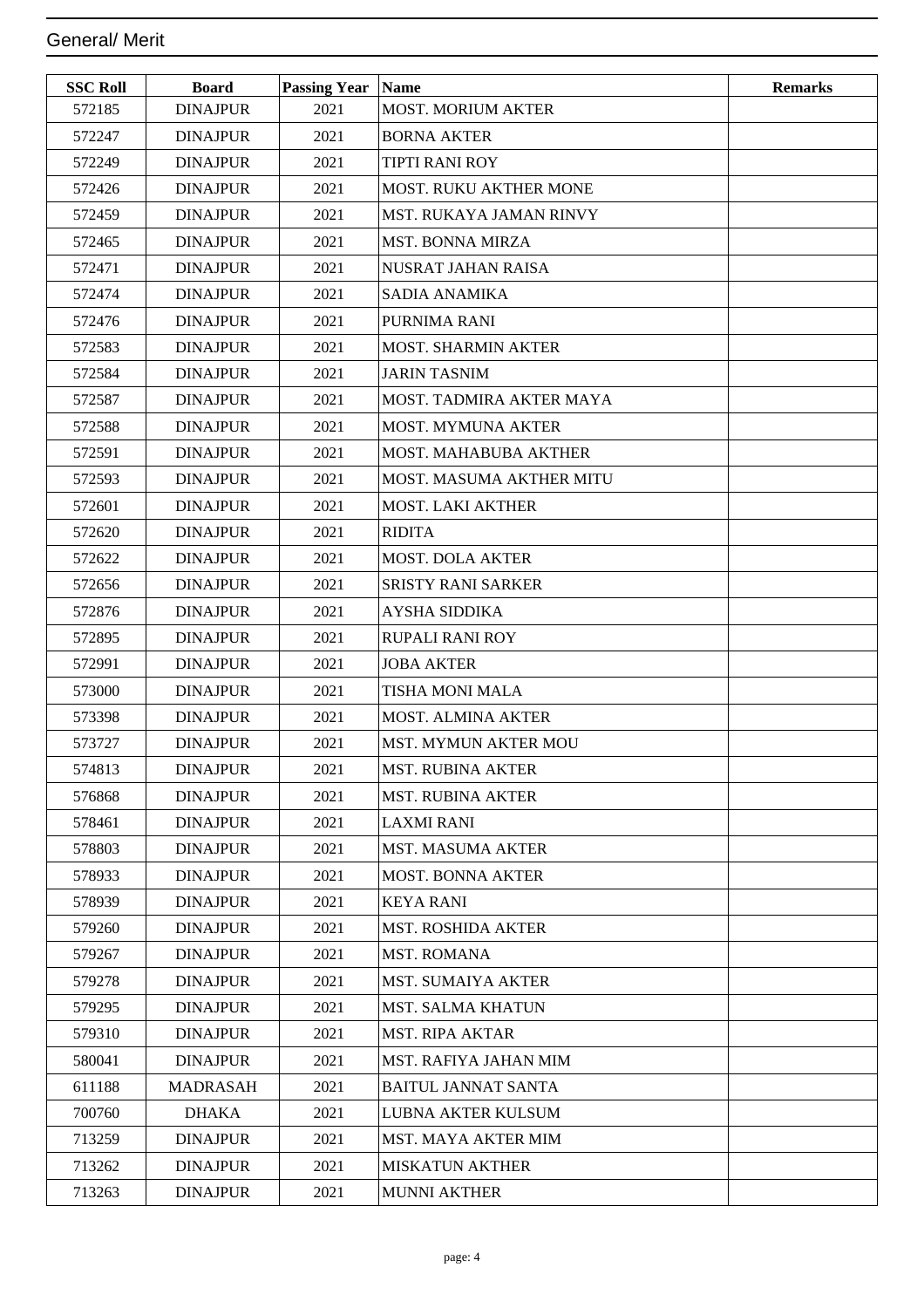| <b>SSC Roll</b> | <b>Board</b>    | <b>Passing Year</b> | Name                          | <b>Remarks</b> |
|-----------------|-----------------|---------------------|-------------------------------|----------------|
| 713297          | <b>DINAJPUR</b> | 2021                | <b>SUMAIYA AKTER</b>          |                |
| 713299          | <b>DINAJPUR</b> | 2021                | <b>KAMRUN NAHAR</b>           |                |
| 713300          | <b>DINAJPUR</b> | 2021                | <b>SURAIYA YASMIN</b>         |                |
| 713301          | <b>DINAJPUR</b> | 2021                | <b>NASRIN JAHAN</b>           |                |
| 713302          | <b>DINAJPUR</b> | 2021                | <b>SRITY RANI</b>             |                |
| 713303          | <b>DINAJPUR</b> | 2021                | <b>BEAUTY AKTER</b>           |                |
| 713304          | <b>DINAJPUR</b> | 2021                | <b>SUBORNA RANI</b>           |                |
| 713345          | <b>DINAJPUR</b> | 2021                | <b>MST. JANNATUN</b>          |                |
| 713408          | <b>DINAJPUR</b> | 2021                | <b>MISKATUN JANNAT</b>        |                |
| 713409          | <b>DINAJPUR</b> | 2021                | <b>SUGONDHA AKTER SHREETY</b> |                |
| 722714          | <b>DHAKA</b>    | 2021                | <b>TANIA AKTER</b>            |                |
| 724129          | <b>DHAKA</b>    | 2021                | <b>RAJMONI AKTER</b>          |                |
| 757095          | <b>DINAJPUR</b> | 2021                | <b>AMRITA EKKA</b>            |                |
| 757118          | <b>DINAJPUR</b> | 2021                | <b>MST. MAHARAJ</b>           |                |
| 757123          | <b>DINAJPUR</b> | 2021                | <b>MST. SONIYA PARVIN</b>     |                |
| 757144          | <b>DINAJPUR</b> | 2021                | <b>MST. LUCKY AKTER</b>       |                |
| 757610          | <b>DINAJPUR</b> | 2021                | <b>SHAMIMA AKTER SIMA</b>     |                |
| 757611          | <b>DINAJPUR</b> | 2021                | <b>MST. SUMAIYA AKTER</b>     |                |
| 757759          | <b>DINAJPUR</b> | 2021                | <b>MST. AKHI AKTER</b>        |                |
| 835332          | <b>DINAJPUR</b> | 2021                | <b>ANONNA ROY</b>             |                |
| 835356          | <b>DINAJPUR</b> | 2021                | <b>ROTNA RANI ROY</b>         |                |
| 835375          | <b>DINAJPUR</b> | 2021                | <b>MOST. REMU</b>             |                |
| 835458          | <b>DINAJPUR</b> | 2021                | <b>MONIRA KHATUN</b>          |                |
| 837261          | <b>DINAJPUR</b> | 2021                | PAYEL RANI                    |                |
| 837276          | <b>DINAJPUR</b> | 2021                | <b>BITHY AKTER</b>            |                |
| 837285          | <b>DINAJPUR</b> | 2021                | <b>MST. SADIA MIM</b>         |                |
| 837303          | <b>DINAJPUR</b> | 2021                | <b>MST. RESHMA AKTER</b>      |                |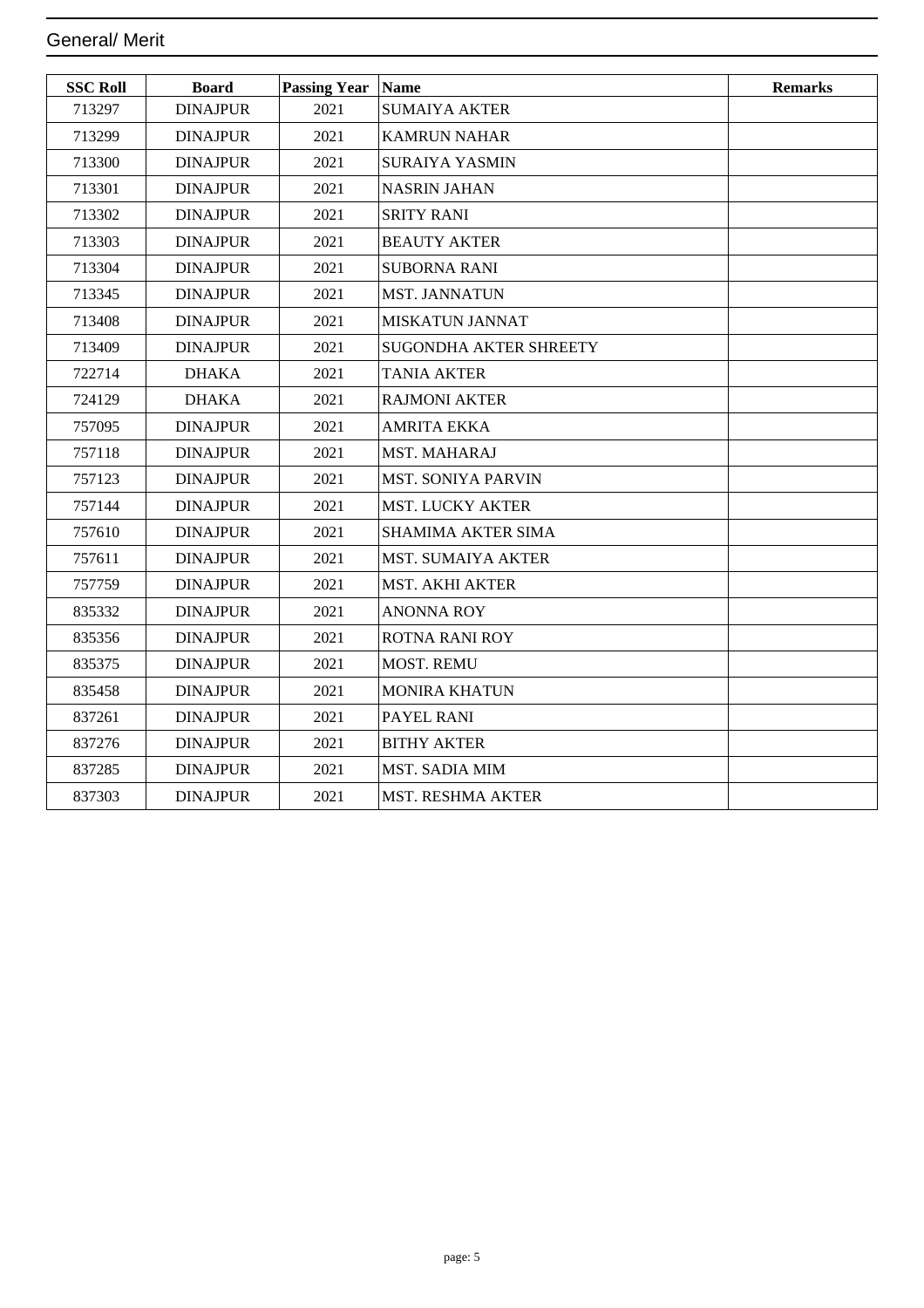### **XI CLASS ADMISSION (SESSION : 2021 - 2022)**

# **Thakurgaon Govt. Women S College(129308), Thakurgaon, Thakurgaon Sadar Day-Bangla-Humanities**

The following candidates (In order of Roll No.) have paid registration fee and confirmed admission.

## **General/ Merit (289)**

| <b>SSC Roll</b> | <b>Board</b>    | <b>Passing Year   Name</b> |                                | <b>Remarks</b> |
|-----------------|-----------------|----------------------------|--------------------------------|----------------|
| 100531          | <b>TEC</b>      | 2021                       | <b>NAZMA AKTER NISHI</b>       |                |
| 100840          | <b>TEC</b>      | 2021                       | <b>MONISHA AKTER</b>           |                |
| 102845          | <b>TEC</b>      | 2021                       | <b>MST. RIMU AKTER</b>         |                |
| 102851          | <b>TEC</b>      | 2021                       | MOST. SHUMAIA AKTAR            |                |
| 102852          | <b>TEC</b>      | 2021                       | <b>MST. ASA MUNI</b>           |                |
| 104199          | <b>RAJSHAHI</b> | 2021                       | MOST. ANEKA RAHMAN DEPTI       |                |
| 106341          | <b>TEC</b>      | 2021                       | <b>MST. MORIUM KHATUN</b>      |                |
| 106363          | <b>TEC</b>      | 2021                       | <b>SHIMU MINJE</b>             |                |
| 106418          | <b>TEC</b>      | 2021                       | <b>REPA RANI ROY</b>           |                |
| 106419          | <b>TEC</b>      | 2021                       | SONALI RANI ROY                |                |
| 106444          | <b>TEC</b>      | 2021                       | <b>FULKOMARY MINGE</b>         |                |
| 106456          | <b>TEC</b>      | 2021                       | <b>MST. RUMANA AKTHER</b>      |                |
| 106530          | <b>TEC</b>      | 2021                       | MOST. SURAIYA AKTER LABONI     |                |
| 107614          | <b>TEC</b>      | 2021                       | PRINKAY RANI SEN               |                |
| 108218          | <b>TEC</b>      | 2021                       | <b>MST. JASMIN AKTER</b>       |                |
| 108229          | <b>TEC</b>      | 2021                       | MST. NUSRAT JAHAN MIM          |                |
| 108772          | <b>TEC</b>      | 2021                       | <b>DIPA RANI</b>               |                |
| 109049          | <b>TEC</b>      | 2021                       | MOST. MAHAMODA AKHTER          |                |
| 111573          | <b>TEC</b>      | 2021                       | <b>SURVI AKTER</b>             |                |
| 127607          | <b>DHAKA</b>    | 2021                       | <b>MEEM AKTER</b>              |                |
| 163736          | <b>RAJSHAHI</b> | 2021                       | <b>MST. AYSHA AKTER ANTORA</b> |                |
| 187530          | <b>MADRASAH</b> | 2021                       | <b>HASINA AKTER</b>            |                |
| 187555          | MADRASAH        | 2021                       | <b>KAMRUN NAHAR</b>            |                |
| 187782          | <b>MADRASAH</b> | 2021                       | <b>FARIHA AKTER</b>            |                |
| 187895          | <b>MADRASAH</b> | 2021                       | <b>SHAHANAJ PARVIN</b>         |                |
| 187900          | <b>MADRASAH</b> | 2021                       | KAMRUN NAHAR KUASA             |                |
| 188696          | <b>MADRASAH</b> | 2021                       | <b>SAYMUN AKTER</b>            |                |
| 204901          | <b>DHAKA</b>    | 2021                       | <b>FAHMIDA AKTER</b>           |                |
| 232250          | <b>DINAJPUR</b> | 2021                       | ASHARAFI ARA PRODHAN JHUMUR    |                |
| 234098          | <b>DINAJPUR</b> | 2021                       | MST. UMMEHANY                  |                |
| 234414          | <b>DINAJPUR</b> | 2021                       | <b>SUDHA RANI SHARMA</b>       |                |
| 235045          | <b>DINAJPUR</b> | 2021                       | <b>MOST. SURAIYA AKTER</b>     |                |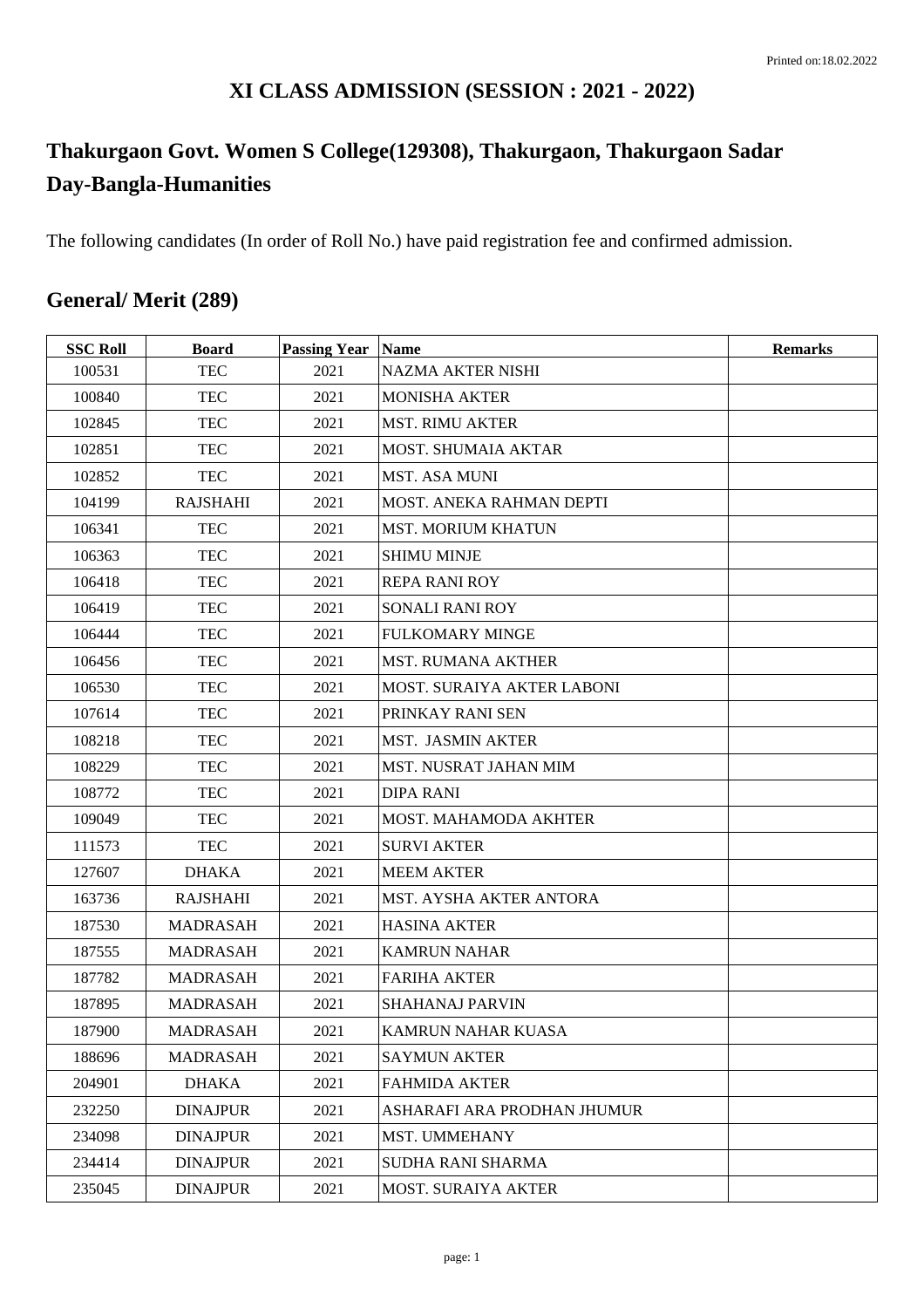| <b>SSC Roll</b> | <b>Board</b>    | <b>Passing Year Name</b> |                                      | <b>Remarks</b> |
|-----------------|-----------------|--------------------------|--------------------------------------|----------------|
| 235096          | <b>DINAJPUR</b> | 2021                     | <b>RITU RANI ROY</b>                 |                |
| 235099          | <b>DINAJPUR</b> | 2021                     | <b>BRISTY RANI ROY</b>               |                |
| 235277          | <b>DINAJPUR</b> | 2021                     | <b>SHARMIN AKHTER</b>                |                |
| 235645          | <b>DINAJPUR</b> | 2021                     | <b>MOST. SHARIYER AFROJA SUBORNA</b> |                |
| 235797          | <b>DINAJPUR</b> | 2021                     | MST. JANNATUN FARDOSHI               |                |
| 235800          | <b>DINAJPUR</b> | 2021                     | <b>MOST. JAFRIN AKTER</b>            |                |
| 236631          | <b>DINAJPUR</b> | 2021                     | PAPRI DEBNATH                        |                |
| 240471          | <b>DINAJPUR</b> | 2021                     | MST. SHAMMI AKTER MITA               |                |
| 240484          | <b>DINAJPUR</b> | 2021                     | MOST. SANJANA ISLAM TISHA            |                |
| 240576          | <b>DINAJPUR</b> | 2021                     | <b>BITHI ROY</b>                     |                |
| 240583          | <b>DINAJPUR</b> | 2021                     | MOST. MAYADA ISLAM MITU              |                |
| 240629          | <b>DINAJPUR</b> | 2021                     | <b>NURANI ISLAM</b>                  |                |
| 240644          | <b>DINAJPUR</b> | 2021                     | <b>URMIE RANI ROY</b>                |                |
| 240647          | <b>DINAJPUR</b> | 2021                     | NISHAT ATIA RAHMAN                   |                |
| 240651          | <b>DINAJPUR</b> | 2021                     | TAJBID TASNIM CHOWDHURY MASABA       |                |
| 240669          | <b>DINAJPUR</b> | 2021                     | <b>MAYSHA AHMMED LAMIYA</b>          |                |
| 240739          | <b>DINAJPUR</b> | 2021                     | RAIYANA RASHAD TUSHTI                |                |
| 240754          | <b>DINAJPUR</b> | 2021                     | <b>MOST. MARIUM AKTER</b>            |                |
| 240767          | <b>DINAJPUR</b> | 2021                     | SAYEDA SABA SARIKA                   |                |
| 240770          | <b>DINAJPUR</b> | 2021                     | <b>MASHKURUN NISHA IKRA</b>          |                |
| 240809          | <b>DINAJPUR</b> | 2021                     | <b>MST. TANIA</b>                    |                |
| 240813          | <b>DINAJPUR</b> | 2021                     | <b>MST. SAMIA AKTER</b>              |                |
| 240821          | <b>DINAJPUR</b> | 2021                     | NUSRAT JAHAN ANIKA                   |                |
| 240822          | <b>DINAJPUR</b> | 2021                     | <b>HUMAYRA AKTER</b>                 |                |
| 240879          | <b>DINAJPUR</b> | 2021                     | <b>MST. TASNIA TABASSUM</b>          |                |
| 240881          | <b>DINAJPUR</b> | 2021                     | <b>TAHOMINA AKTER</b>                |                |
| 240894          | <b>DINAJPUR</b> | 2021                     | DELARA JAHAN MITHILA                 |                |
| 240933          | <b>DINAJPUR</b> | 2021                     | <b>MST. LUCKY AKTER</b>              |                |
| 240942          | <b>DINAJPUR</b> | 2021                     | <b>RUBINA AKTER</b>                  |                |
| 240944          | <b>DINAJPUR</b> | 2021                     | <b>MST. MUNNE AKTER</b>              |                |
| 240953          | <b>DINAJPUR</b> | 2021                     | MST. JAHABA ISLAM JOYA               |                |
| 241016          | <b>DINAJPUR</b> | 2021                     | <b>MOST. HELENA ZEBIN</b>            |                |
| 241080          | <b>DINAJPUR</b> | 2021                     | <b>MAHFUZA HASIN</b>                 |                |
| 241083          | <b>DINAJPUR</b> | 2021                     | <b>HUMAIRA AKTAR</b>                 |                |
| 241183          | <b>DINAJPUR</b> | 2021                     | <b>MOST. MONOARA AKTHER</b>          |                |
| 241184          | <b>DINAJPUR</b> | 2021                     | <b>SUBORNA AKTER</b>                 |                |
| 241187          | <b>DINAJPUR</b> | 2021                     | MST. ARNIKA AKTER MOU                |                |
| 241195          | <b>DINAJPUR</b> | 2021                     | <b>SAMSUN SAMIHA</b>                 |                |
| 241197          | <b>DINAJPUR</b> | 2021                     | PUJA RANI TITHI                      |                |
| 241210          | <b>DINAJPUR</b> | 2021                     | AFLATUN NAHAR NISHA                  |                |
| 241216          | <b>DINAJPUR</b> | 2021                     | <b>MOST. LABONE AKTAR LABONNO</b>    |                |
| 241218          | <b>DINAJPUR</b> | 2021                     | <b>MST. SORIFA AKTAR</b>             |                |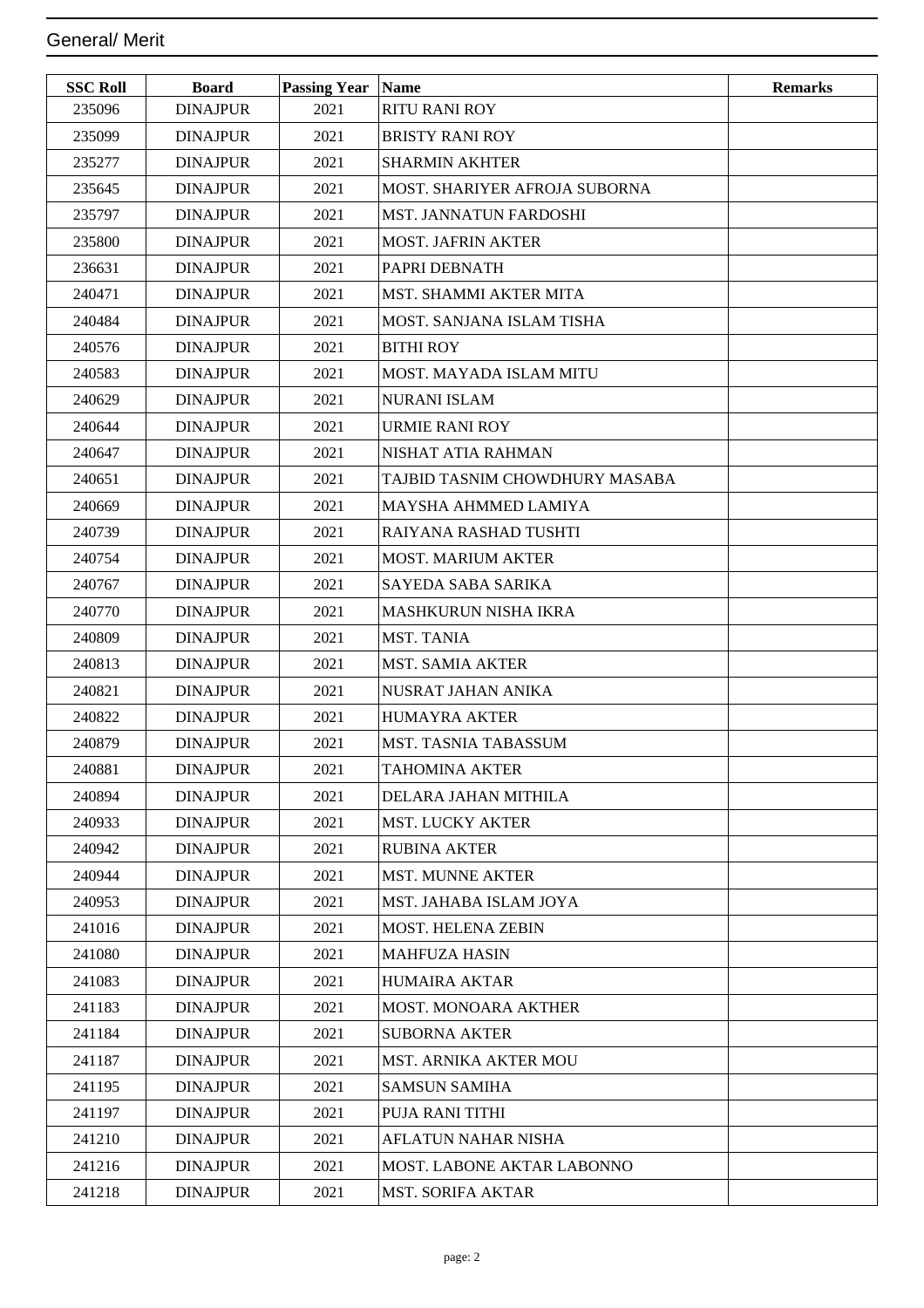| <b>SSC Roll</b> | <b>Board</b>    | <b>Passing Year Name</b> |                                | <b>Remarks</b> |
|-----------------|-----------------|--------------------------|--------------------------------|----------------|
| 241220          | <b>DINAJPUR</b> | 2021                     | MOST. FARJANA AKTAR RINGKY     |                |
| 241262          | <b>DINAJPUR</b> | 2021                     | <b>FARZANA AKTER</b>           |                |
| 241286          | <b>DINAJPUR</b> | 2021                     | TOMA RANI DEV NATH             |                |
| 241287          | <b>DINAJPUR</b> | 2021                     | <b>RITU POURNA ROY</b>         |                |
| 241332          | <b>DINAJPUR</b> | 2021                     | <b>RASMITA AKTER</b>           |                |
| 241351          | <b>DINAJPUR</b> | 2021                     | <b>BARSHA RANI</b>             |                |
| 241375          | <b>DINAJPUR</b> | 2021                     | MOST. SHARMIN AKTER MINA       |                |
| 241396          | <b>DINAJPUR</b> | 2021                     | <b>JENNY ROY</b>               |                |
| 241448          | <b>DINAJPUR</b> | 2021                     | <b>MST. ZINAT AFRIN</b>        |                |
| 241457          | <b>DINAJPUR</b> | 2021                     | <b>MST. MOHONA AKTHER</b>      |                |
| 241463          | <b>DINAJPUR</b> | 2021                     | <b>MST. RUJBIA RAHMAN SIME</b> |                |
| 241468          | <b>DINAJPUR</b> | 2021                     | <b>ANIKA TABASSUM</b>          |                |
| 241470          | <b>DINAJPUR</b> | 2021                     | <b>MST. ALFI AKTER MASFI</b>   |                |
| 241472          | <b>DINAJPUR</b> | 2021                     | <b>SHARMIN AKTER</b>           |                |
| 241474          | <b>DINAJPUR</b> | 2021                     | MST. KASFIA                    |                |
| 241475          | <b>DINAJPUR</b> | 2021                     | <b>MST. RUMA AKTER</b>         |                |
| 241476          | <b>DINAJPUR</b> | 2021                     | MST. FARJANA AKTHER SHIMU      |                |
| 241478          | <b>DINAJPUR</b> | 2021                     | MST. SAHEDA AKTHER SUMONA      |                |
| 241480          | <b>DINAJPUR</b> | 2021                     | MST. AFSANA                    |                |
| 241483          | <b>DINAJPUR</b> | 2021                     | AYSHA SIDDIQUA MIM             |                |
| 241487          | <b>DINAJPUR</b> | 2021                     | <b>MST. AYSHA BANU</b>         |                |
| 241490          | <b>DINAJPUR</b> | 2021                     | MST. SANJIDA AKTER SWEETY      |                |
| 241496          | <b>DINAJPUR</b> | 2021                     | <b>MST. TAMANNA AKTER</b>      |                |
| 241500          | <b>DINAJPUR</b> | 2021                     | <b>MST. MUNNI</b>              |                |
| 241501          | <b>DINAJPUR</b> | 2021                     | <b>MST. SAMSUN NAHAR BIZLI</b> |                |
| 241573          | <b>DINAJPUR</b> | 2021                     | MST. ANICKA EBENATH ORIN       |                |
| 241578          | <b>DINAJPUR</b> | 2021                     | <b>MST. ASHA MONI</b>          |                |
| 241583          | <b>DINAJPUR</b> | 2021                     | <b>BARNALI RANI ROY BARSHA</b> |                |
| 241587          | <b>DINAJPUR</b> | 2021                     | <b>MST. RAHE JANNAT RIYA</b>   |                |
| 241589          | <b>DINAJPUR</b> | 2021                     | <b>SOMA ROY</b>                |                |
| 241593          | <b>DINAJPUR</b> | 2021                     | <b>MST. SIMU AKTER</b>         |                |
| 241594          | <b>DINAJPUR</b> | 2021                     | MST. NUSRAT JAHAN              |                |
| 241662          | <b>DINAJPUR</b> | 2021                     | KHUSHI ALAM                    |                |
| 241946          | <b>DINAJPUR</b> | 2021                     | <b>MST. MEGHLA AKTER</b>       |                |
| 241948          | <b>DINAJPUR</b> | 2021                     | <b>MST. NUSRAT JAHAN</b>       |                |
| 241950          | <b>DINAJPUR</b> | 2021                     | <b>MST. SHAIMUNA AKTER</b>     |                |
| 241953          | <b>DINAJPUR</b> | 2021                     | <b>ESHITA RANI</b>             |                |
| 242025          | <b>DINAJPUR</b> | 2021                     | MST. SHAHANAJ PARVIN           |                |
| 242028          | <b>DINAJPUR</b> | 2021                     | MST. AFSANA MIMI               |                |
| 242140          | <b>DINAJPUR</b> | 2021                     | <b>MOULI RANI</b>              |                |
| 242194          | <b>DINAJPUR</b> | 2021                     | <b>MOST. MIM AKTER</b>         |                |
| 242233          | <b>DINAJPUR</b> | 2021                     | <b>CHAYNIKA ROY</b>            |                |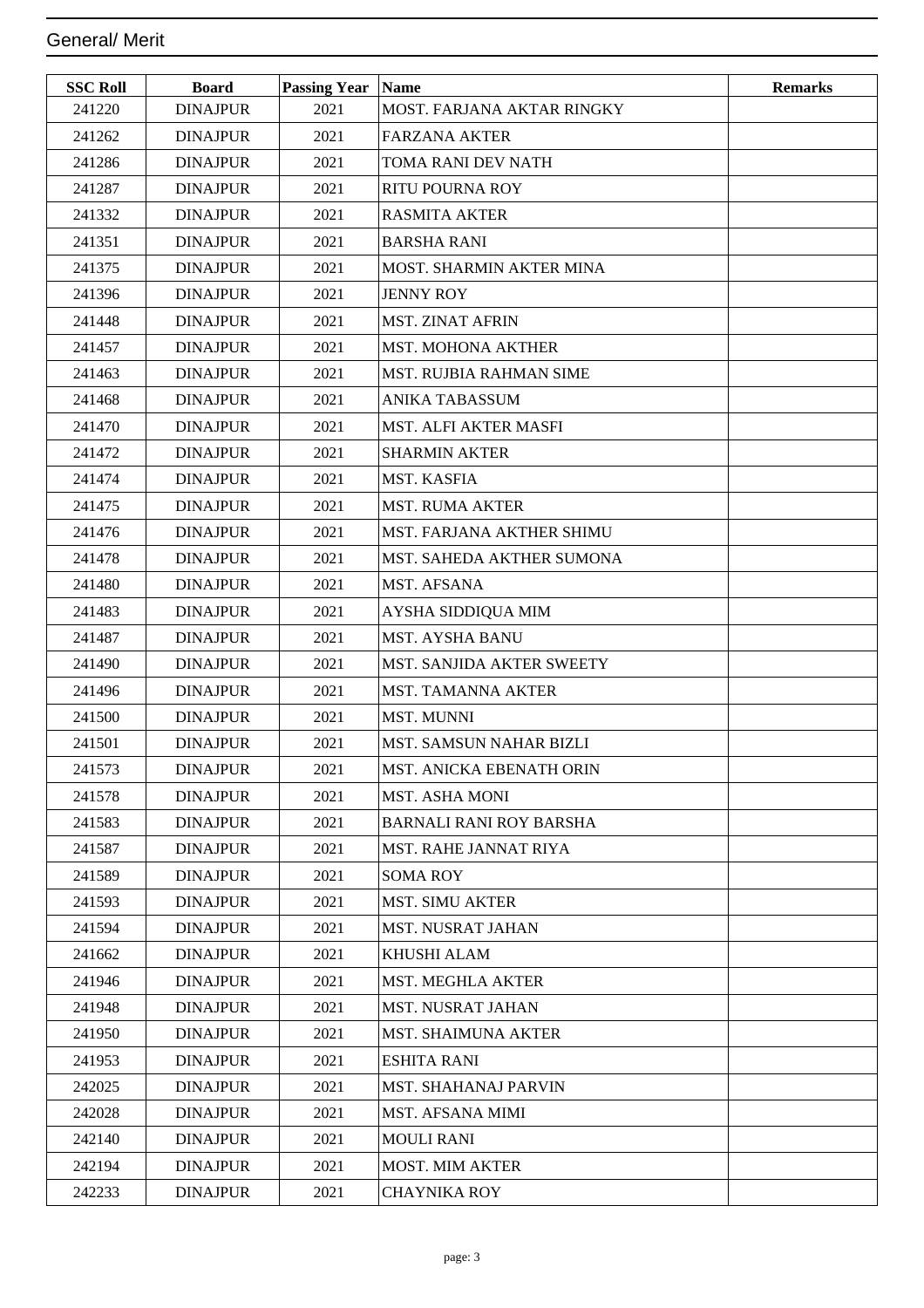| <b>SSC Roll</b> | <b>Board</b>    | <b>Passing Year   Name</b> |                               | <b>Remarks</b> |
|-----------------|-----------------|----------------------------|-------------------------------|----------------|
| 242235          | <b>DINAJPUR</b> | 2021                       | <b>ARTHY ROY</b>              |                |
| 242252          | <b>DINAJPUR</b> | 2021                       | MOST. ARMENA                  |                |
| 242254          | <b>DINAJPUR</b> | 2021                       | <b>MOST. EVA AKTER</b>        |                |
| 242272          | <b>DINAJPUR</b> | 2021                       | <b>ZEBA AKTHAR</b>            |                |
| 242309          | <b>DINAJPUR</b> | 2021                       | <b>MST. MAHMUDA JEBIN</b>     |                |
| 242414          | <b>DINAJPUR</b> | 2021                       | <b>MST. SONIA AKTAR</b>       |                |
| 242424          | <b>DINAJPUR</b> | 2021                       | <b>MST. TANJINA AKTAR</b>     |                |
| 242490          | <b>DINAJPUR</b> | 2021                       | <b>SHARMIN AKTER</b>          |                |
| 242497          | <b>DINAJPUR</b> | 2021                       | <b>SATHI RANI</b>             |                |
| 242498          | <b>DINAJPUR</b> | 2021                       | POPY RANI                     |                |
| 242499          | <b>DINAJPUR</b> | 2021                       | <b>MST. KHAYRUN AKTER</b>     |                |
| 242536          | <b>DINAJPUR</b> | 2021                       | <b>MST. AKHI AKTHER</b>       |                |
| 242541          | <b>DINAJPUR</b> | 2021                       | <b>SURAYA ISLAM HAPPY</b>     |                |
| 242709          | <b>DINAJPUR</b> | 2021                       | <b>SATHIROY</b>               |                |
| 242753          | <b>DINAJPUR</b> | 2021                       | MOST. FARZANA AKTER RUNA      |                |
| 242756          | <b>DINAJPUR</b> | 2021                       | <b>MOST. MIRA AKTER</b>       |                |
| 242757          | <b>DINAJPUR</b> | 2021                       | <b>JANNATUN FERDOSI</b>       |                |
| 242770          | <b>DINAJPUR</b> | 2021                       | MOST. TANIYA                  |                |
| 242801          | <b>DINAJPUR</b> | 2021                       | <b>SAIDA AKTER</b>            |                |
| 242890          | <b>DINAJPUR</b> | 2021                       | <b>NURA JANNAT</b>            |                |
| 242904          | <b>DINAJPUR</b> | 2021                       | MST. EMI MUMTA HENA           |                |
| 242906          | <b>DINAJPUR</b> | 2021                       | <b>MST. HASNE HENA</b>        |                |
| 242908          | <b>DINAJPUR</b> | 2021                       | <b>AKHI AKTER</b>             |                |
| 242950          | <b>DINAJPUR</b> | 2021                       | <b>JUTHI RANI</b>             |                |
| 243059          | <b>DINAJPUR</b> | 2021                       | <b>MST. MONJU AKTHER</b>      |                |
| 244262          | <b>DINAJPUR</b> | 2020                       | KAMRUN NAHAR KOLI             |                |
| 245535          | <b>DINAJPUR</b> | 2021                       | MST. KAISARA JAHAN MOLLIKA    |                |
| 245545          | <b>DINAJPUR</b> | 2021                       | <b>MST. SURAIYA YASMIN</b>    |                |
| 245617          | <b>DINAJPUR</b> | 2021                       | <b>SORMILA AKTER</b>          |                |
| 245647          | <b>DINAJPUR</b> | 2021                       | <b>RIFA ANSHARY</b>           |                |
| 245694          | <b>DINAJPUR</b> | 2021                       | SHORIFA SIDDIKA SUMAIYA       |                |
| 245801          | <b>DINAJPUR</b> | 2021                       | <b>MST. PAPRI AKTER</b>       |                |
| 246253          | <b>DINAJPUR</b> | 2021                       | <b>MST. RIFAT JAMAN RIMU</b>  |                |
| 246259          | <b>DINAJPUR</b> | 2021                       | <b>MST. HABIBA AKTER</b>      |                |
| 246260          | <b>DINAJPUR</b> | 2021                       | <b>BIPASHA RANI</b>           |                |
| 246437          | <b>DINAJPUR</b> | 2021                       | MST. FARJANA FERDOSH KHUSHI   |                |
| 246458          | <b>DINAJPUR</b> | 2021                       | <b>MST. KARZIN AKTER RITU</b> |                |
| 246501          | <b>DINAJPUR</b> | 2021                       | <b>SUBORNA RANI SARKAR</b>    |                |
| 246523          | <b>DINAJPUR</b> | 2021                       | MST. ISRAT JAHAN IFTY         |                |
| 246537          | <b>DINAJPUR</b> | 2021                       | <b>MST. RIFA AKTER</b>        |                |
| 246601          | <b>DINAJPUR</b> | 2021                       | <b>RINGKI AKTER</b>           |                |
| 246602          | <b>DINAJPUR</b> | 2021                       | DISHA RANI BITHI              |                |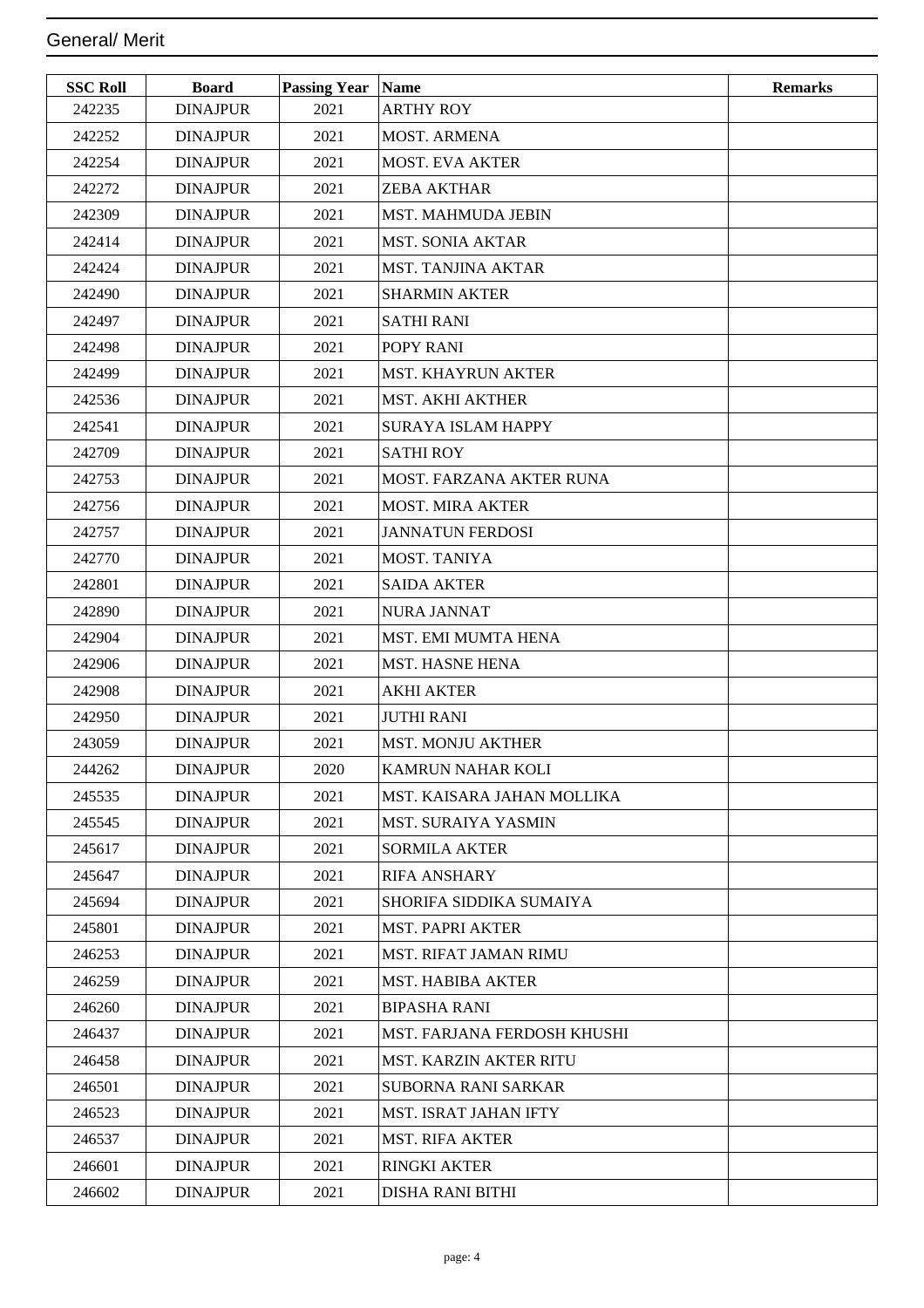| <b>SSC Roll</b> | <b>Board</b>    | <b>Passing Year Name</b> |                                 | <b>Remarks</b> |
|-----------------|-----------------|--------------------------|---------------------------------|----------------|
| 246787          | <b>DINAJPUR</b> | 2021                     | <b>MST. ARJINA AKTER</b>        |                |
| 246796          | <b>DINAJPUR</b> | 2021                     | <b>MST. SAMOLI AKTER</b>        |                |
| 246989          | <b>DINAJPUR</b> | 2021                     | PRIANKA RANI                    |                |
| 247170          | <b>DINAJPUR</b> | 2021                     | MST. TAMANNA TASNIM             |                |
| 247389          | <b>DINAJPUR</b> | 2021                     | MST. UMMA KULSUM RAFI           |                |
| 248107          | <b>DINAJPUR</b> | 2021                     | <b>MST. RUME AKTER</b>          |                |
| 248242          | <b>DINAJPUR</b> | 2021                     | <b>MST. NADIA AKTER</b>         |                |
| 248312          | <b>DINAJPUR</b> | 2021                     | MST. IRIEN ZAHAN REMU           |                |
| 248324          | <b>DINAJPUR</b> | 2021                     | <b>TASNIM TABASSUM</b>          |                |
| 248328          | <b>DINAJPUR</b> | 2021                     | SHARMIN SULTANA                 |                |
| 248333          | <b>DINAJPUR</b> | 2021                     | <b>AKHI AKTER</b>               |                |
| 248346          | <b>DINAJPUR</b> | 2021                     | ANIKA TABASSUM MUKTI            |                |
| 248558          | <b>DINAJPUR</b> | 2021                     | <b>MST. SHIMU AKTER</b>         |                |
| 248559          | <b>DINAJPUR</b> | 2021                     | <b>RETU RANI</b>                |                |
| 248560          | <b>DINAJPUR</b> | 2021                     | <b>MST. JESMIN AKTER</b>        |                |
| 248698          | <b>DINAJPUR</b> | 2021                     | <b>SARMIN AKTHER</b>            |                |
| 248699          | <b>DINAJPUR</b> | 2021                     | <b>RIYA RANI SAHA</b>           |                |
| 248701          | <b>DINAJPUR</b> | 2021                     | MST. FARJANA AKTER KOLI         |                |
| 248759          | <b>DINAJPUR</b> | 2021                     | <b>SAMIRA AKTER</b>             |                |
| 249018          | <b>DINAJPUR</b> | 2021                     | <b>BITHE RANI</b>               |                |
| 249097          | <b>DINAJPUR</b> | 2021                     | <b>MST. SHAMALI AKTER</b>       |                |
| 249105          | <b>DINAJPUR</b> | 2021                     | <b>MST. SHATHI AKTER</b>        |                |
| 249128          | <b>DINAJPUR</b> | 2021                     | <b>MST. ASMAUL HUSNA</b>        |                |
| 249130          | <b>DINAJPUR</b> | 2021                     | <b>MST. BRISTY AKTHER</b>       |                |
| 249161          | <b>DINAJPUR</b> | 2021                     | <b>MST. RINE AKTER</b>          |                |
| 249195          | <b>DINAJPUR</b> | 2021                     | <b>MANISA RANI ROY</b>          |                |
| 249205          | <b>DINAJPUR</b> | 2021                     | <b>MST. MASUMA AKTER DRISTY</b> |                |
| 249420          | <b>DINAJPUR</b> | 2021                     | <b>BITHI SARKER</b>             |                |
| 249457          | <b>DINAJPUR</b> | 2021                     | PROTIVA ROY                     |                |
| 249479          | <b>DINAJPUR</b> | 2021                     | <b>JOTI RANI</b>                |                |
| 249481          | <b>DINAJPUR</b> | 2021                     | <b>SOMA RANI</b>                |                |
| 249482          | <b>DINAJPUR</b> | 2021                     | PUNOM AGAROWALA                 |                |
| 249488          | <b>DINAJPUR</b> | 2021                     | <b>MST. SHIMU AKTER SIMA</b>    |                |
| 249538          | <b>DINAJPUR</b> | 2021                     | <b>NAJIRA AKTER</b>             |                |
| 249540          | <b>DINAJPUR</b> | 2021                     | <b>MOST. AFSANA JEBIN</b>       |                |
| 249559          | <b>DINAJPUR</b> | 2021                     | <b>MST. TASFIYA AKTER LUJIN</b> |                |
| 249564          | <b>DINAJPUR</b> | 2021                     | <b>MST. MAISHA TABASSUM</b>     |                |
| 249565          | <b>DINAJPUR</b> | 2021                     | MST. MOBASSARA AKTER MITU       |                |
| 249574          | <b>DINAJPUR</b> | 2021                     | <b>SREE MOTI JHUMUR DEBNATH</b> |                |
| 249635          | <b>DINAJPUR</b> | 2021                     | <b>RINA RANI</b>                |                |
| 249636          | <b>DINAJPUR</b> | 2021                     | <b>MST. NUPUR AKTAR</b>         |                |
| 249638          | <b>DINAJPUR</b> | 2021                     | <b>MST. LABONI AKTAR</b>        |                |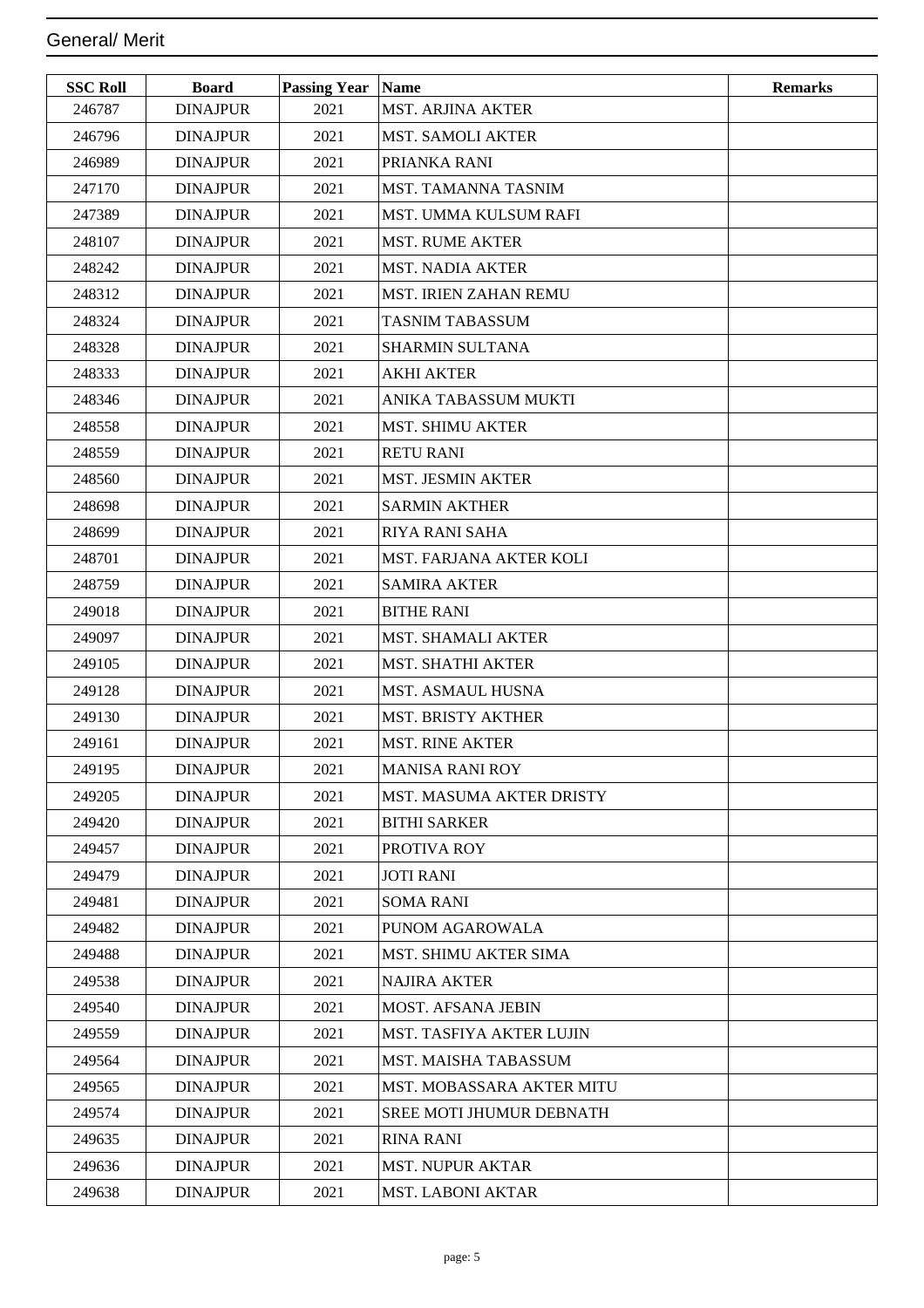| <b>SSC Roll</b> | <b>Board</b>    | <b>Passing Year</b> | <b>Name</b>                    | <b>Remarks</b> |
|-----------------|-----------------|---------------------|--------------------------------|----------------|
| 249700          | <b>DINAJPUR</b> | 2021                | MST. NUSRAT JAHAN              |                |
| 249702          | <b>DINAJPUR</b> | 2021                | <b>MST. AKHI AKTAR</b>         |                |
| 249703          | <b>DINAJPUR</b> | 2021                | MST. SUJANA FARUKA SWEETY      |                |
| 249704          | <b>DINAJPUR</b> | 2021                | <b>MST. AYSHA AKTAR</b>        |                |
| 249706          | <b>DINAJPUR</b> | 2021                | <b>SUCHONA RANI</b>            |                |
| 249772          | <b>DINAJPUR</b> | 2021                | <b>JAGROTI ROY</b>             |                |
| 249783          | <b>DINAJPUR</b> | 2021                | MOST. FARJANA YESMIN FARIHA    |                |
| 249812          | <b>DINAJPUR</b> | 2021                | PRIYANKA TALUKDAR              |                |
| 249817          | <b>DINAJPUR</b> | 2021                | MOST. MOHONA AKTER RUMI        |                |
| 249819          | <b>DINAJPUR</b> | 2021                | <b>UMME KULSUM HENA</b>        |                |
| 250921          | <b>DINAJPUR</b> | 2021                | <b>FERDOUSI AKTER</b>          |                |
| 251029          | <b>DINAJPUR</b> | 2021                | <b>MOST. ROSNI AKTER</b>       |                |
| 251232          | <b>DINAJPUR</b> | 2021                | ATIKA FARZANA                  |                |
| 251250          | <b>DINAJPUR</b> | 2021                | <b>MST. AFSANA MIMI</b>        |                |
| 251264          | <b>DINAJPUR</b> | 2021                | SUMAYIA SADIKA MARIYA          |                |
| 251269          | <b>DINAJPUR</b> | 2021                | <b>NUSHRAT PUSPO NUPUR</b>     |                |
| 251275          | <b>DINAJPUR</b> | 2021                | <b>MAHAFUJA AKTER RESHMI</b>   |                |
| 251277          | <b>DINAJPUR</b> | 2021                | <b>RUMANA AKTER RUMA</b>       |                |
| 251283          | <b>DINAJPUR</b> | 2021                | <b>SHAFIA BINTE ALAM TOMMY</b> |                |
| 251711          | <b>DINAJPUR</b> | 2021                | <b>MEHER NIGER MITUL</b>       |                |
| 251728          | <b>DINAJPUR</b> | 2021                | <b>BORSHA RANI</b>             |                |
| 251736          | <b>DINAJPUR</b> | 2021                | <b>RIYA RANI KEYA</b>          |                |
| 251909          | <b>DINAJPUR</b> | 2021                | <b>MOST. ASAD JAHAN IMU</b>    |                |
| 251912          | <b>DINAJPUR</b> | 2021                | <b>LOVELY AKTER</b>            |                |
| 252552          | <b>DINAJPUR</b> | 2020                | UMMYA SUMAIYA TASNIM           |                |
| 252696          | <b>DINAJPUR</b> | 2021                | SONDHA RANI SAHA               |                |
| 252911          | <b>DINAJPUR</b> | 2021                | AKA JINAD AKTER MARI           |                |
| 252924          | <b>DINAJPUR</b> | 2021                | <b>MOLLIKA ROY</b>             |                |
| 253141          | <b>DINAJPUR</b> | 2020                | <b>MOST. ARFA AKTER</b>        |                |
| 254511          | <b>DINAJPUR</b> | 2019                | PINGKI RANI                    |                |
| 419902          | <b>MADRASAH</b> | 2021                | <b>HALIMA AKTER HASI</b>       |                |
| 419905          | MADRASAH        | 2021                | <b>ATIKA AKTER BABY</b>        |                |
| 419906          | <b>MADRASAH</b> | 2021                | <b>TANJILA AKTER</b>           |                |
| 421592          | <b>MADRASAH</b> | 2021                | PAYEL AKTER MUNNY              |                |
| 421594          | MADRASAH        | 2021                | <b>SADIA SULTANA</b>           |                |
| 421638          | <b>MADRASAH</b> | 2021                | <b>SHAMMI AKTER</b>            |                |
| 421641          | MADRASAH        | 2021                | <b>SANJIDA AKTER</b>           |                |
| 421642          | MADRASAH        | 2021                | S. M JANNATUL FERDOUS          |                |
| 421749          | <b>MADRASAH</b> | 2021                | <b>MYMUNA AKTER LIZA</b>       |                |
| 421750          | MADRASAH        | 2021                | <b>TASLIMA AKTER</b>           |                |
| 566032          | <b>DINAJPUR</b> | 2021                | <b>SOMPA RANI ROY</b>          |                |
| 566033          | <b>DINAJPUR</b> | 2021                | SHEFALI RANI                   |                |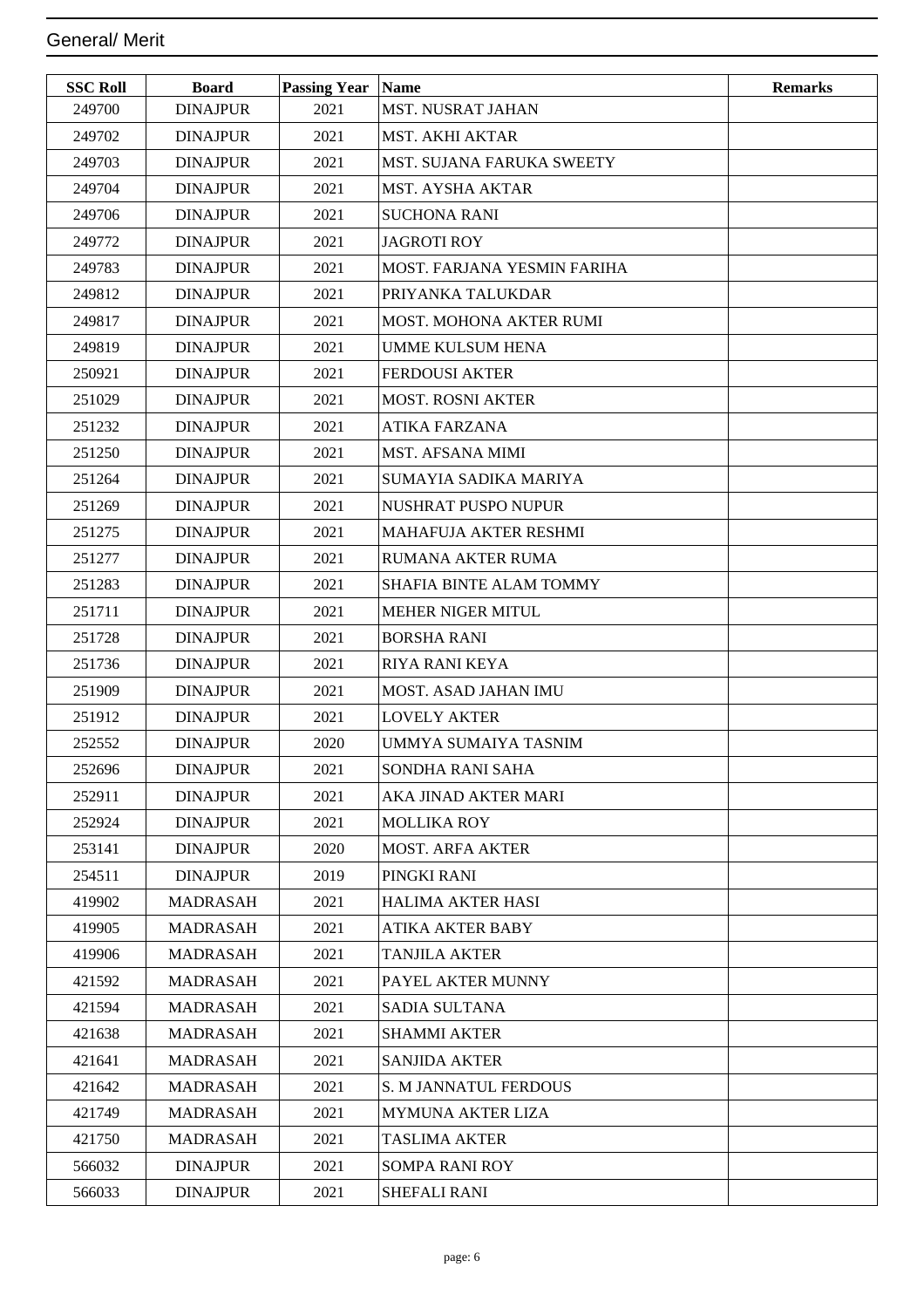| <b>SSC Roll</b> | <b>Board</b>    | <b>Passing Year</b> | <b>Name</b>                       | <b>Remarks</b> |
|-----------------|-----------------|---------------------|-----------------------------------|----------------|
| 566334          | <b>DINAJPUR</b> | 2021                | <b>JERIN AKTAR</b>                |                |
| 572170          | <b>DINAJPUR</b> | 2021                | <b>TAJMIRA AKTER</b>              |                |
| 572279          | <b>DINAJPUR</b> | 2021                | <b>NOWSHIN ZAMAN LIRA</b>         |                |
| 572282          | <b>DINAJPUR</b> | 2021                | AFSARI JANNAT ARSHI               |                |
| 572457          | <b>DINAJPUR</b> | 2021                | <b>MST. BRISTY</b>                |                |
| 572466          | <b>DINAJPUR</b> | 2021                | <b>MOST. SADIA AKTAR MAHABUBA</b> |                |
| 572468          | <b>DINAJPUR</b> | 2021                | <b>MOST. MORSADA AKTAR MIMI</b>   |                |
| 572582          | <b>DINAJPUR</b> | 2021                | MOST. SUBORNA AKTER LOTA          |                |
| 572585          | <b>DINAJPUR</b> | 2021                | <b>MOST. KHUSE AKTER</b>          |                |
| 572644          | <b>DINAJPUR</b> | 2021                | <b>MST. TAMMY KHATUN</b>          |                |
| 573040          | <b>DINAJPUR</b> | 2021                | <b>MST. ZINAT MAISHA MEGHLA</b>   |                |
| 573210          | <b>DINAJPUR</b> | 2021                | <b>EASMIN AKTER</b>               |                |
| 573392          | <b>DINAJPUR</b> | 2021                | NAZIMUNTASIRA MUIN                |                |
| 576062          | <b>DINAJPUR</b> | 2021                | MOSARRAT JAKI RIYA                |                |
| 576065          | <b>DINAJPUR</b> | 2021                | MST. SHIMUN NAHAR BIPA            |                |
| 576101          | <b>DINAJPUR</b> | 2021                | <b>MST. LABONI AKTER LILY</b>     |                |
| 576111          | <b>DINAJPUR</b> | 2021                | <b>RITU RANI</b>                  |                |
| 576752          | <b>DINAJPUR</b> | 2021                | <b>MST. MORIOM AKTER</b>          |                |
| 576850          | <b>DINAJPUR</b> | 2021                | S. M. PUJA SINGHA                 |                |
| 578026          | <b>DINAJPUR</b> | 2021                | <b>MST. SIMA AKTER</b>            |                |
| 578051          | <b>DINAJPUR</b> | 2021                | <b>MST. SHILA AKTER</b>           |                |
| 578295          | <b>DINAJPUR</b> | 2021                | <b>MST. SARMIN AKTER ZUTHI</b>    |                |
| 578800          | <b>DINAJPUR</b> | 2021                | MOST. KHURSIDA JAHAN KHUSBU       |                |
| 578801          | <b>DINAJPUR</b> | 2021                | <b>MST. SHAHINA AKTER</b>         |                |
| 578808          | <b>DINAJPUR</b> | 2021                | <b>MST. SAYLA AKTER SOMPA</b>     |                |
| 578856          | <b>DINAJPUR</b> | 2021                | MST. KHUSI AKTER                  |                |
| 578968          | <b>DINAJPUR</b> | 2021                | MUSTAKI MEHENA SHAMMI             |                |
| 578995          | <b>DINAJPUR</b> | 2021                | SHAKILA AKTER SHIKA               |                |
| 579033          | <b>DINAJPUR</b> | 2021                | <b>MOST. ROTNA AKTER</b>          |                |
| 579097          | <b>DINAJPUR</b> | 2021                | <b>MOST. MARAJUN NAHAR</b>        |                |
| 579262          | <b>DINAJPUR</b> | 2021                | <b>MST. SHARMIN AKTER</b>         |                |
| 579413          | <b>DINAJPUR</b> | 2021                | MOST. SUMAIYA MUMU                |                |
| 581917          | <b>DINAJPUR</b> | 2021                | <b>AYSHA SIDDIKA</b>              |                |
| 582191          | <b>DINAJPUR</b> | 2021                | <b>LABONI RANI</b>                |                |
| 582492          | <b>DINAJPUR</b> | 2021                | MST. ARFIN JAHIN KARIMA           |                |
| 583074          | <b>DINAJPUR</b> | 2021                | <b>JARIN AKTER</b>                |                |
| 583393          | <b>DINAJPUR</b> | 2021                | <b>MUNIRA AKTER</b>               |                |
| 583748          | <b>DINAJPUR</b> | 2021                | <b>JASMIN AKTER LIZA</b>          |                |
| 584049          | <b>DINAJPUR</b> | 2021                | <b>ROBITA RANI</b>                |                |
| 584976          | <b>DINAJPUR</b> | 2021                | NAFISHA ANJUM TONNY               |                |
| 584977          | <b>DINAJPUR</b> | 2021                | <b>MOST. RIMU AKTER</b>           |                |
| 584979          | <b>DINAJPUR</b> | 2021                | MOST. MYMUNA AKHTER               |                |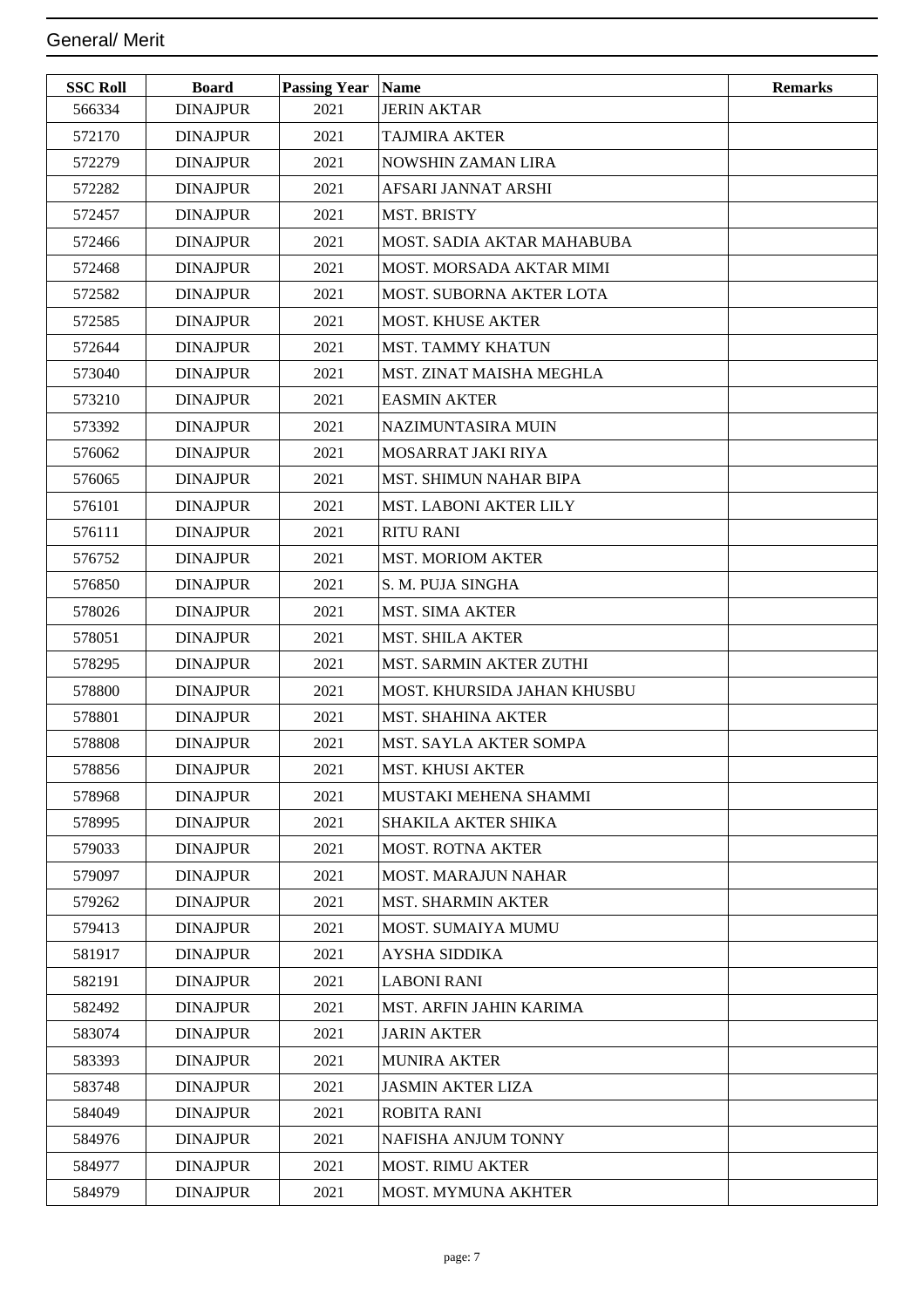| <b>SSC Roll</b> | <b>Board</b>    | <b>Passing Year</b> | <b>Name</b>                    | <b>Remarks</b> |
|-----------------|-----------------|---------------------|--------------------------------|----------------|
| 585101          | <b>DINAJPUR</b> | 2021                | IMOST. NASIMA AKTER            |                |
| 700054          | <b>TEC</b>      | 2021                | IMOST. BILKIS AKTER            |                |
| 757122          | <b>DINAJPUR</b> | 2021                | <b>IMST. ROZINA AKTER MITY</b> |                |
| 757474          | <b>DINAJPUR</b> | 2021                | IMST. RUNA AKTER               |                |
| 757587          | <b>DINAJPUR</b> | 2021                | <b>IMST. AFSANA JAHAN</b>      |                |

## **Freedom Fighter Quota (14)**

| <b>SSC Roll</b> | <b>Board</b>    | <b>Passing Year</b> | <b>Name</b>                   | <b>Remarks</b> |
|-----------------|-----------------|---------------------|-------------------------------|----------------|
| 190125          | MADRASAH        | 2021                | <b>RAJENA BEGUM</b>           |                |
| 241127          | <b>DINAJPUR</b> | 2021                | <b>MOST. MOKERRAMA AKTER</b>  |                |
| 241687          | <b>DINAJPUR</b> | 2021                | <b>MST. SOHANA AKTER</b>      |                |
| 242216          | <b>DINAJPUR</b> | 2021                | PRIANKA RANI ROY              |                |
| 246624          | <b>DINAJPUR</b> | 2021                | <b>MST. AYRIN AKTER SATHI</b> |                |
| 247058          | <b>DINAJPUR</b> | 2021                | <b>MST. SARMIN AKTER</b>      |                |
| 565257          | <b>DINAJPUR</b> | 2021                | KOHINUR PARVAJ KOLI           |                |
| 572275          | <b>DINAJPUR</b> | 2021                | PRIMA RANI ROY                |                |
| 572913          | <b>DINAJPUR</b> | 2021                | <b>MST. SADIA AKTER SHIMU</b> |                |
| 578264          | <b>DINAJPUR</b> | 2021                | <b>SEBIKA RANI</b>            |                |
| 582512          | <b>DINAJPUR</b> | 2021                | <b>BIPI RANI</b>              |                |
| 582534          | <b>DINAJPUR</b> | 2021                | DEBOSREE RANI ROY             |                |
| 583079          | <b>DINAJPUR</b> | 2021                | MUNNI RANI                    |                |
| 837266          | <b>DINAJPUR</b> | 2021                | <b>LIMA DAS</b>               |                |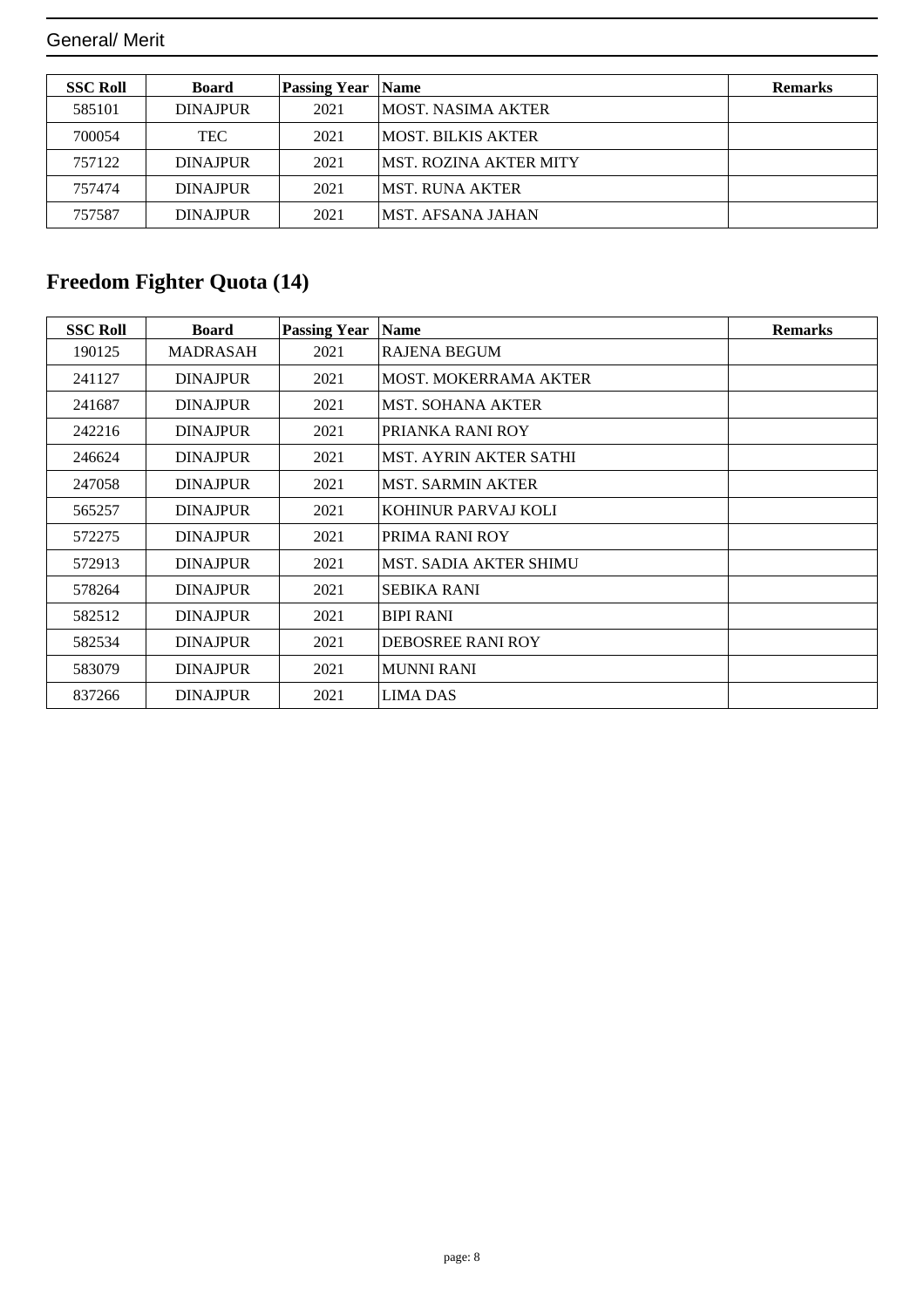### **XI CLASS ADMISSION (SESSION : 2021 - 2022)**

# **Thakurgaon Govt. Women S College(129308), Thakurgaon, Thakurgaon Sadar Day-Bangla-Science**

The following candidates (In order of Roll No.) have paid registration fee and confirmed admission.

## **General/ Merit (297)**

| <b>SSC Roll</b> | <b>Board</b>      | <b>Passing Year Name</b> |                                      | <b>Remarks</b> |
|-----------------|-------------------|--------------------------|--------------------------------------|----------------|
| 100906          | <b>TEC</b>        | 2021                     | <b>SHAHANAJ AKTER</b>                |                |
| 102031          | <b>TEC</b>        | 2021                     | <b>JYOTI RANI</b>                    |                |
| 103832          | <b>TEC</b>        | 2021                     | <b>SHRABONTI ROY DIYA</b>            |                |
| 106050          | <b>TEC</b>        | 2021                     | MEHERIN NECHA TUSRIKA                |                |
| 106429          | <b>TEC</b>        | 2021                     | <b>DIPALI RANI TAPPO</b>             |                |
| 106435          | <b>TEC</b>        | 2021                     | <b>BONITA KARMOKER</b>               |                |
| 167685          | <b>RAJSHAHI</b>   | 2021                     | <b>MST. SABIKUN NAHAR</b>            |                |
| 186350          | <b>DINAJPUR</b>   | 2021                     | <b>MOST. DISHA MONY</b>              |                |
| 193124          | <b>DINAJPUR</b>   | 2021                     | URBANA AKTER RIMI                    |                |
| 198283          | <b>DINAJPUR</b>   | 2021                     | <b>MST. JAKIA ALAM</b>               |                |
| 202385          | <b>MYMENSINGH</b> | 2021                     | <b>JANNATUN SISTY JUI</b>            |                |
| 203881          | <b>MYMENSINGH</b> | 2021                     | MST. ISRAT SEREEN AKTER MONI         |                |
| 218744          | <b>DHAKA</b>      | 2021                     | <b>JINAT SARMELE HIRA</b>            |                |
| 224802          | <b>DINAJPUR</b>   | 2021                     | MST. AFSANA MIMI                     |                |
| 224903          | <b>DINAJPUR</b>   | 2021                     | <b>JOYA BAISHOW</b>                  |                |
| 225237          | <b>DINAJPUR</b>   | 2021                     | <b>MAHIMA ALAM MANILA</b>            |                |
| 225256          | <b>DINAJPUR</b>   | 2021                     | <b>MST. SAFIA BINTA SHIRAZ SUCHI</b> |                |
| 225774          | <b>DINAJPUR</b>   | 2021                     | <b>MST. AFRIN AKTAR ASHA</b>         |                |
| 229832          | <b>DINAJPUR</b>   | 2021                     | <b>HUMAYRA AKHTER</b>                |                |
| 230287          | <b>DINAJPUR</b>   | 2021                     | <b>NUPUR ROY</b>                     |                |
| 230468          | <b>DINAJPUR</b>   | 2021                     | <b>MOST. ALIF NURA BORSHA</b>        |                |
| 231826          | <b>DINAJPUR</b>   | 2021                     | <b>DIPTI ROY</b>                     |                |
| 234304          | <b>DINAJPUR</b>   | 2021                     | <b>MOST. HAWA BIBI</b>               |                |
| 234307          | <b>DINAJPUR</b>   | 2021                     | ANJUMAN ARA AKHI                     |                |
| 234333          | <b>DINAJPUR</b>   | 2021                     | <b>AYASHA SIDDIKA</b>                |                |
| 234612          | <b>DINAJPUR</b>   | 2021                     | <b>MAYA RANI ROY</b>                 |                |
| 234613          | <b>DINAJPUR</b>   | 2021                     | <b>JOTI RANI SHIL</b>                |                |
| 234620          | <b>DINAJPUR</b>   | 2021                     | <b>MOST. SARMIN AKTER PAIL</b>       |                |
| 234936          | <b>DINAJPUR</b>   | 2021                     | <b>SOUROVEY DAS</b>                  |                |
| 235043          | <b>DINAJPUR</b>   | 2021                     | MOST. KAYESAR JAHAN KAYES            |                |
| 235118          | <b>DINAJPUR</b>   | 2021                     | <b>RIFA ANJUM</b>                    |                |
| 235201          | <b>DINAJPUR</b>   | 2021                     | <b>MAYA ROY</b>                      |                |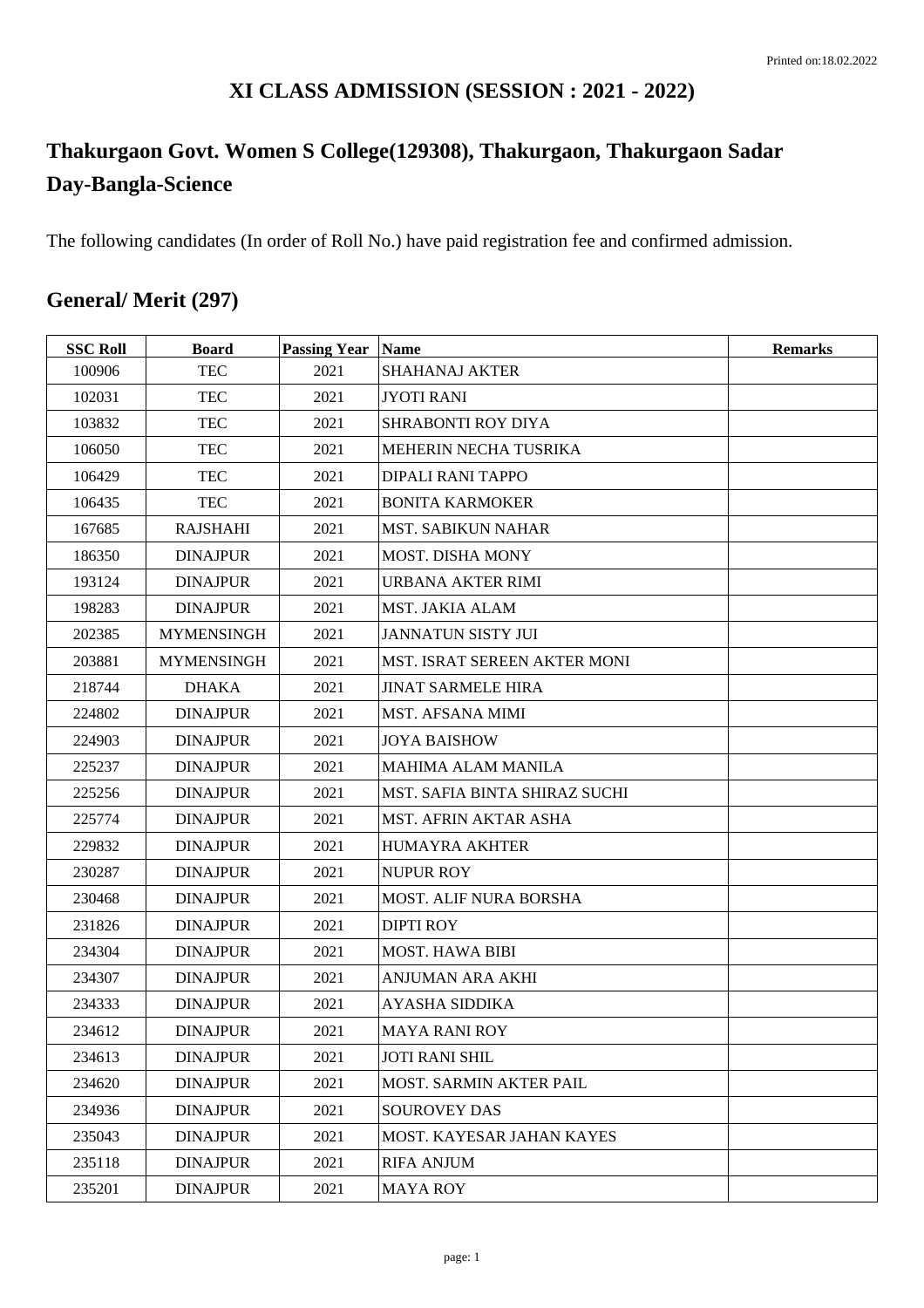| <b>SSC Roll</b> | <b>Board</b>    | <b>Passing Year</b> | <b>Name</b>                    | <b>Remarks</b> |
|-----------------|-----------------|---------------------|--------------------------------|----------------|
| 235299          | <b>DINAJPUR</b> | 2021                | <b>RITA RANI SEN</b>           |                |
| 235319          | <b>DINAJPUR</b> | 2021                | <b>MST. AFROZA ZAHAN TITHI</b> |                |
| 235640          | <b>DINAJPUR</b> | 2021                | <b>ISRAT JAHAN BUSHRA</b>      |                |
| 235753          | <b>DINAJPUR</b> | 2021                | <b>JUI ROY</b>                 |                |
| 240453          | <b>DINAJPUR</b> | 2021                | <b>MADHURI RANI</b>            |                |
| 240472          | <b>DINAJPUR</b> | 2021                | <b>ANTORA RANI ASHA</b>        |                |
| 240612          | <b>DINAJPUR</b> | 2021                | <b>MST. JANIFA AKTER</b>       |                |
| 240621          | <b>DINAJPUR</b> | 2021                | PUJITA PAUL TOMA               |                |
| 240622          | <b>DINAJPUR</b> | 2021                | MUMTAHINA ANJUM MALIHA         |                |
| 240633          | <b>DINAJPUR</b> | 2021                | SHEIKH SAMIRA MUNTAHA          |                |
| 240636          | <b>DINAJPUR</b> | 2021                | MST. ZUNAIRA HAQUE REDETA      |                |
| 240638          | <b>DINAJPUR</b> | 2021                | TANZINA AKHTER MIM             |                |
| 240685          | <b>DINAJPUR</b> | 2021                | <b>UMME MAYMUNA LAMYA</b>      |                |
| 240687          | <b>DINAJPUR</b> | 2021                | MOST. FARISHA KARIM CHOWDHURY  |                |
| 240689          | <b>DINAJPUR</b> | 2021                | <b>RAKIBA JAHAN</b>            |                |
| 240691          | <b>DINAJPUR</b> | 2021                | <b>NOWRIN ISLAM</b>            |                |
| 240692          | <b>DINAJPUR</b> | 2021                | NUSRAT JAHAN SILVA             |                |
| 240694          | <b>DINAJPUR</b> | 2021                | <b>MAHARIN TABASSUM OBONI</b>  |                |
| 240698          | <b>DINAJPUR</b> | 2021                | MOHIMA AZAD KOTHA              |                |
| 240700          | <b>DINAJPUR</b> | 2021                | NUR SHAT JAHAN URMI            |                |
| 240701          | <b>DINAJPUR</b> | 2021                | <b>SAIMA RAHMAN</b>            |                |
| 240707          | <b>DINAJPUR</b> | 2021                | SAYBA ISLAM SAMANTA            |                |
| 240726          | <b>DINAJPUR</b> | 2021                | SADIA BINTEE IQBAL             |                |
| 240740          | <b>DINAJPUR</b> | 2021                | <b>AHANA</b>                   |                |
| 240742          | <b>DINAJPUR</b> | 2021                | MST. VABNA                     |                |
| 240744          | <b>DINAJPUR</b> | 2021                | MEHARUN MUMTAZ TALUKDER MUMU   |                |
| 240745          | <b>DINAJPUR</b> | 2021                | SAPTODIPA GHOSH TROYE          |                |
| 240752          | <b>DINAJPUR</b> | 2021                | <b>MOST. SADIA ISLAM</b>       |                |
| 240753          | <b>DINAJPUR</b> | 2021                | MST. KHAIRUN NAHAR KHUSHI      |                |
| 240759          | <b>DINAJPUR</b> | 2021                | <b>MOUMITA ROY</b>             |                |
| 240760          | <b>DINAJPUR</b> | 2021                | <b>MAISHA ZAMAN RIFA</b>       |                |
| 240762          | <b>DINAJPUR</b> | 2021                | TANAYA AHMED RIFA              |                |
| 240764          | <b>DINAJPUR</b> | 2021                | MOST. NASHITA SHUBAT           |                |
| 240768          | <b>DINAJPUR</b> | 2021                | <b>SUMAIYA AKTER SHIFA</b>     |                |
| 240800          | <b>DINAJPUR</b> | 2021                | <b>TASNIM RAHMAN</b>           |                |
| 240804          | <b>DINAJPUR</b> | 2021                | SHEIKH FARIHA JAHAN HIMIKA     |                |
| 240812          | <b>DINAJPUR</b> | 2021                | <b>MAISHA MUMTAZ DISHA</b>     |                |
| 240814          | <b>DINAJPUR</b> | 2021                | <b>JANNATUN NAHAR SINTHIA</b>  |                |
| 240816          | <b>DINAJPUR</b> | 2021                | <b>JAKIA FERDOUS JINIA</b>     |                |
| 240817          | <b>DINAJPUR</b> | 2021                | <b>MST MYMUNA RAHMAN</b>       |                |
| 240825          | <b>DINAJPUR</b> | 2021                | <b>MEHEK MUSKAN</b>            |                |
| 240826          | <b>DINAJPUR</b> | 2021                | SABIHA SAYARA CHOWDHURY PRIOTA |                |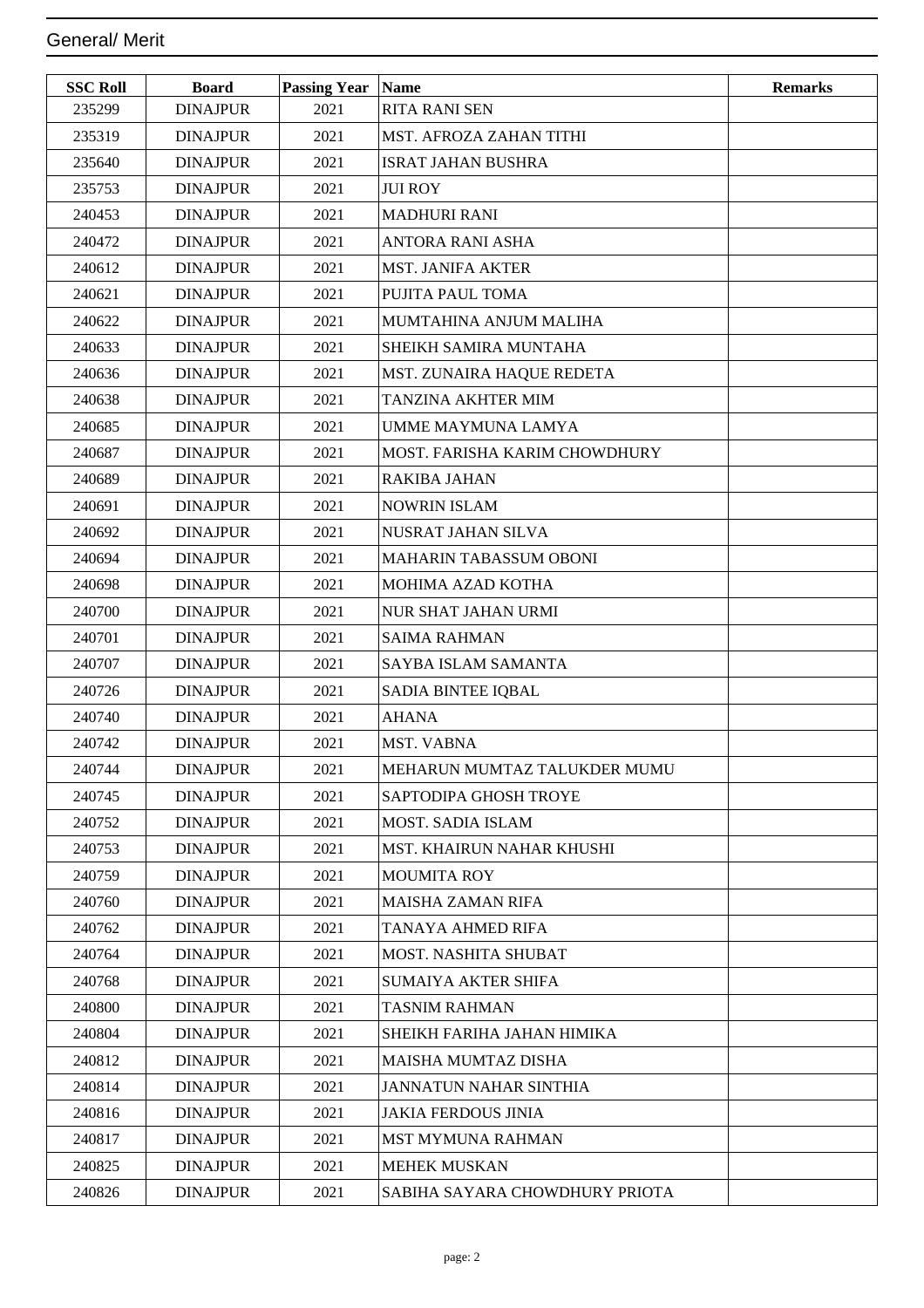| <b>SSC Roll</b> | <b>Board</b>    | <b>Passing Year   Name</b> |                                  | <b>Remarks</b> |
|-----------------|-----------------|----------------------------|----------------------------------|----------------|
| 240835          | <b>DINAJPUR</b> | 2021                       | MST. SINTHIA AKTER JHUMU         |                |
| 240880          | <b>DINAJPUR</b> | 2021                       | <b>LAISHA</b>                    |                |
| 240883          | <b>DINAJPUR</b> | 2021                       | <b>MONI AKHTAR</b>               |                |
| 240896          | <b>DINAJPUR</b> | 2021                       | <b>JANAT RAISHA JAMI</b>         |                |
| 240931          | <b>DINAJPUR</b> | 2021                       | <b>MST. NAFIYA ANJUM</b>         |                |
| 240940          | <b>DINAJPUR</b> | 2021                       | <b>MST. KUMKUM AKTER</b>         |                |
| 240941          | <b>DINAJPUR</b> | 2021                       | MST. JARIN FERDOUSH CHATONA      |                |
| 240946          | <b>DINAJPUR</b> | 2021                       | <b>MST. MOMOTAJ BEGUM</b>        |                |
| 240963          | <b>DINAJPUR</b> | 2021                       | <b>MST. SANJIDA BEGUM</b>        |                |
| 241204          | <b>DINAJPUR</b> | 2021                       | <b>MST. SHARMIN AKTER</b>        |                |
| 241211          | <b>DINAJPUR</b> | 2021                       | <b>MOST. RUBINA AKTER</b>        |                |
| 241285          | <b>DINAJPUR</b> | 2021                       | <b>JAITA RANI SEN</b>            |                |
| 241356          | <b>DINAJPUR</b> | 2021                       | <b>TANUSREE RANI</b>             |                |
| 241392          | <b>DINAJPUR</b> | 2021                       | <b>AFROJA AKTER MISU</b>         |                |
| 241398          | <b>DINAJPUR</b> | 2021                       | <b>SAHANAJ PERVIN</b>            |                |
| 241456          | <b>DINAJPUR</b> | 2021                       | <b>MST. TASNIA TAMANNA</b>       |                |
| 241460          | <b>DINAJPUR</b> | 2021                       | <b>MST. MOSTARIMA SIMU</b>       |                |
| 241465          | <b>DINAJPUR</b> | 2021                       | <b>ZARIN TASNIM</b>              |                |
| 241473          | <b>DINAJPUR</b> | 2021                       | <b>MST. ASHA MONI</b>            |                |
| 241494          | <b>DINAJPUR</b> | 2021                       | <b>LINA AKTER</b>                |                |
| 241509          | <b>DINAJPUR</b> | 2021                       | <b>MST. JARIN TASNIM SUCHI</b>   |                |
| 241562          | <b>DINAJPUR</b> | 2021                       | SNEHA AFROZ MITHLA               |                |
| 241567          | <b>DINAJPUR</b> | 2021                       | TULY ROY PAPRY                   |                |
| 241575          | <b>DINAJPUR</b> | 2021                       | MST. DILRUBA AKTAR SUDHA         |                |
| 241577          | <b>DINAJPUR</b> | 2021                       | <b>MISKATUN JANNATH</b>          |                |
| 241579          | <b>DINAJPUR</b> | 2021                       | JARIN TASNIM SHIKRITI            |                |
| 241580          | <b>DINAJPUR</b> | 2021                       | <b>SHAMERA MUBASHIRA</b>         |                |
| 241584          | <b>DINAJPUR</b> | 2021                       | <b>RITU BORMON</b>               |                |
| 241591          | <b>DINAJPUR</b> | 2021                       | NUSRAT JAHAN MIM                 |                |
| 241596          | <b>DINAJPUR</b> | 2021                       | <b>SINTHIA MURMU</b>             |                |
| 241597          | <b>DINAJPUR</b> | 2021                       | MST. ANZILA ARSRAFI ANNI         |                |
| 241642          | <b>DINAJPUR</b> | 2021                       | SHUMIYA AKTER PROMI              |                |
| 241643          | <b>DINAJPUR</b> | 2021                       | PURBA RANI                       |                |
| 241646          | <b>DINAJPUR</b> | 2021                       | <b>JHARNA RANI</b>               |                |
| 241656          | <b>DINAJPUR</b> | 2021                       | TUSMINA JANNAT MIM               |                |
| 241673          | <b>DINAJPUR</b> | 2021                       | <b>MST. SAMMY AKTER</b>          |                |
| 241675          | <b>DINAJPUR</b> | 2021                       | <b>SWOPNA RANI</b>               |                |
| 241943          | <b>DINAJPUR</b> | 2021                       | TAPASSA SORKAR                   |                |
| 241945          | <b>DINAJPUR</b> | 2021                       | <b>MST. UMMY RUMAN</b>           |                |
| 242033          | <b>DINAJPUR</b> | 2021                       | MST. NUSRAT JAHAN NUSE           |                |
| 242047          | <b>DINAJPUR</b> | 2021                       | <b>MST. SALMA AKTER ASHAMONI</b> |                |
| 242218          | <b>DINAJPUR</b> | 2021                       | <b>SERAJUM MUNIRA</b>            |                |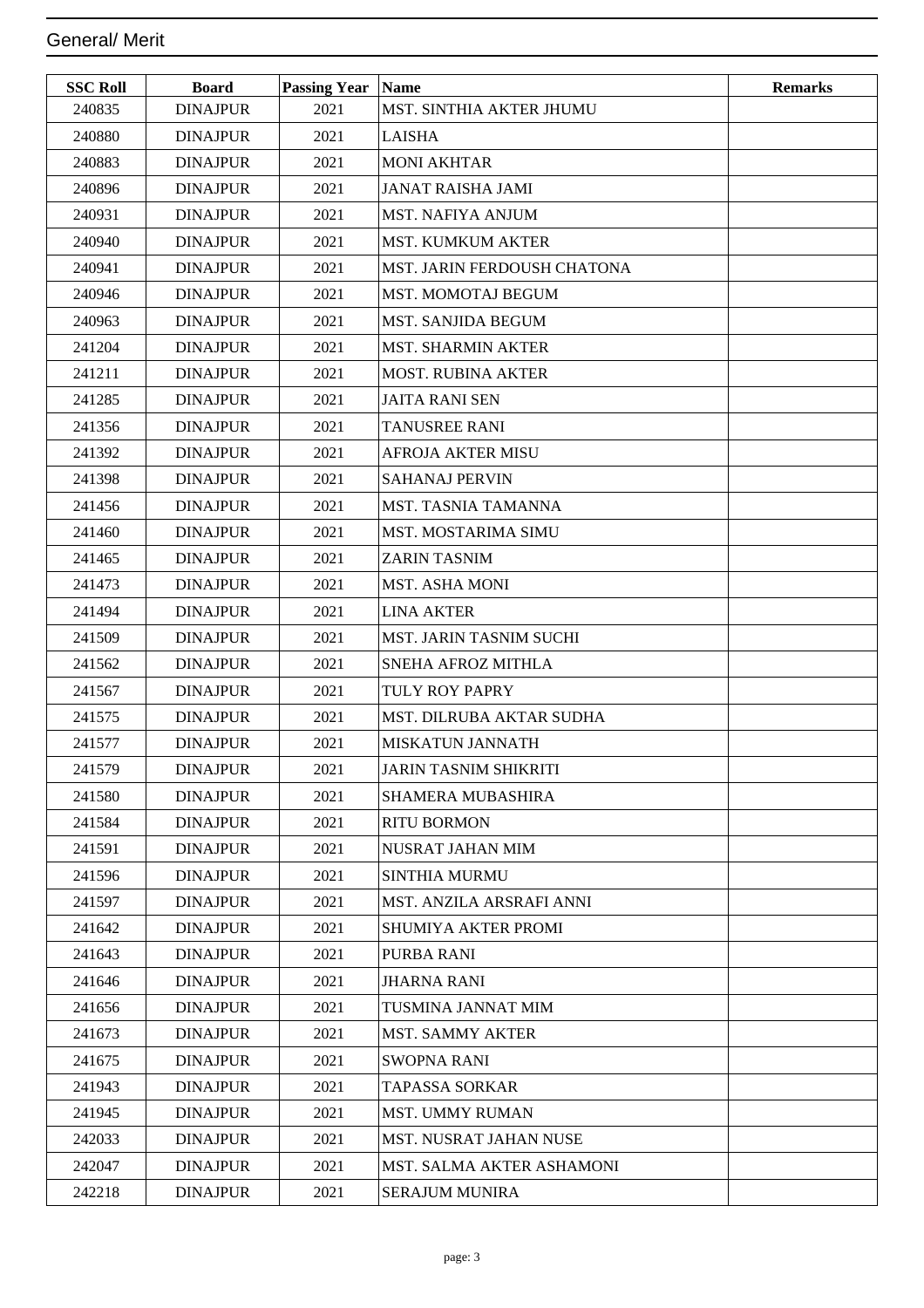| <b>SSC Roll</b> | <b>Board</b>    | <b>Passing Year Name</b> |                                 | <b>Remarks</b> |
|-----------------|-----------------|--------------------------|---------------------------------|----------------|
| 242234          | <b>DINAJPUR</b> | 2021                     | <b>MOST. NESHI AKTER</b>        |                |
| 242236          | <b>DINAJPUR</b> | 2021                     | <b>EITE RANI GHOSH</b>          |                |
| 242253          | <b>DINAJPUR</b> | 2021                     | MOST. AMINA KHATUN MAHEN        |                |
| 242267          | <b>DINAJPUR</b> | 2021                     | <b>NURETAJ AKTER</b>            |                |
| 242274          | <b>DINAJPUR</b> | 2021                     | <b>MAFUJA</b>                   |                |
| 242409          | <b>DINAJPUR</b> | 2021                     | <b>MST. ROZINA AKTAR</b>        |                |
| 242410          | <b>DINAJPUR</b> | 2021                     | MST. AYSHA SIDDIKA LIA          |                |
| 242411          | <b>DINAJPUR</b> | 2021                     | <b>MST. MIM AKTAR</b>           |                |
| 242496          | <b>DINAJPUR</b> | 2021                     | <b>ISHITA ROY PAPA</b>          |                |
| 242508          | <b>DINAJPUR</b> | 2021                     | MOST. NISHAT SHALSHABIL         |                |
| 242520          | <b>DINAJPUR</b> | 2021                     | <b>MRITTIKA RAHMAN MITI</b>     |                |
| 242526          | <b>DINAJPUR</b> | 2021                     | MST. TANJINA HOSSAIN DILA       |                |
| 242528          | <b>DINAJPUR</b> | 2021                     | <b>AHONA ISLAM</b>              |                |
| 242529          | <b>DINAJPUR</b> | 2021                     | <b>ASME JAHAN ANNI</b>          |                |
| 242530          | <b>DINAJPUR</b> | 2021                     | SIDRATUL MUNTHA                 |                |
| 242531          | <b>DINAJPUR</b> | 2021                     | RUBAIYA ISLAM RETU              |                |
| 242540          | <b>DINAJPUR</b> | 2021                     | <b>PROMI RANI ROY</b>           |                |
| 242771          | <b>DINAJPUR</b> | 2021                     | MOST. ATKIYA FARJANA BONNA      |                |
| 242795          | <b>DINAJPUR</b> | 2021                     | <b>DIPA RANI</b>                |                |
| 242796          | <b>DINAJPUR</b> | 2021                     | <b>SADIA AKTER</b>              |                |
| 242943          | <b>DINAJPUR</b> | 2021                     | <b>MST. ZINIA AKTER</b>         |                |
| 243043          | <b>DINAJPUR</b> | 2021                     | MST. IFAT ZAHAN IMU             |                |
| 243056          | <b>DINAJPUR</b> | 2021                     | <b>MST. SUMI AKTER</b>          |                |
| 243111          | <b>DINAJPUR</b> | 2021                     | <b>APORNA JHAN</b>              |                |
| 243112          | <b>DINAJPUR</b> | 2021                     | MST. ASHAMONI AKTER             |                |
| 243174          | <b>DINAJPUR</b> | 2021                     | <b>CATHRINE ARPA ROY</b>        |                |
| 243175          | <b>DINAJPUR</b> | 2021                     | <b>ENRICA AYSHWEE DAS</b>       |                |
| 243484          | <b>DINAJPUR</b> | 2021                     | <b>MOST. ARJU SIDDIKA</b>       |                |
| 243743          | <b>DINAJPUR</b> | 2021                     | LABONI RANI ROY                 |                |
| 243747          | <b>DINAJPUR</b> | 2021                     | <b>MST. SAHANAJ PARVIN</b>      |                |
| 243783          | <b>DINAJPUR</b> | 2021                     | SANJIDA AKTER SOMPRITY          |                |
| 243819          | <b>DINAJPUR</b> | 2021                     | <b>MST. LUTFA AKTER</b>         |                |
| 243830          | <b>DINAJPUR</b> | 2021                     | <b>MST. SUNJIDA AKTER BITHI</b> |                |
| 244186          | <b>DINAJPUR</b> | 2021                     | <b>POLY RANI ROY</b>            |                |
| 244402          | <b>DINAJPUR</b> | 2021                     | MST. ASFIYA BINTA MUNPI         |                |
| 244536          | <b>DINAJPUR</b> | 2021                     | MST.KHADIZA AKTHER SUBORNA      |                |
| 244886          | <b>DINAJPUR</b> | 2021                     | <b>MOST. MUNIRA AKTER DOLA</b>  |                |
| 244888          | <b>DINAJPUR</b> | 2021                     | <b>MOST. SUMIYA AKTER</b>       |                |
| 245234          | <b>DINAJPUR</b> | 2021                     | MST. MIMMA AKTER RIYA           |                |
| 245250          | <b>DINAJPUR</b> | 2021                     | SABABA TASNIM ESHA              |                |
| 245253          | <b>DINAJPUR</b> | 2021                     | <b>MST. SUMAIYA AKTER</b>       |                |
| 245261          | <b>DINAJPUR</b> | 2021                     | MST. SILMUN MUJAHIRA            |                |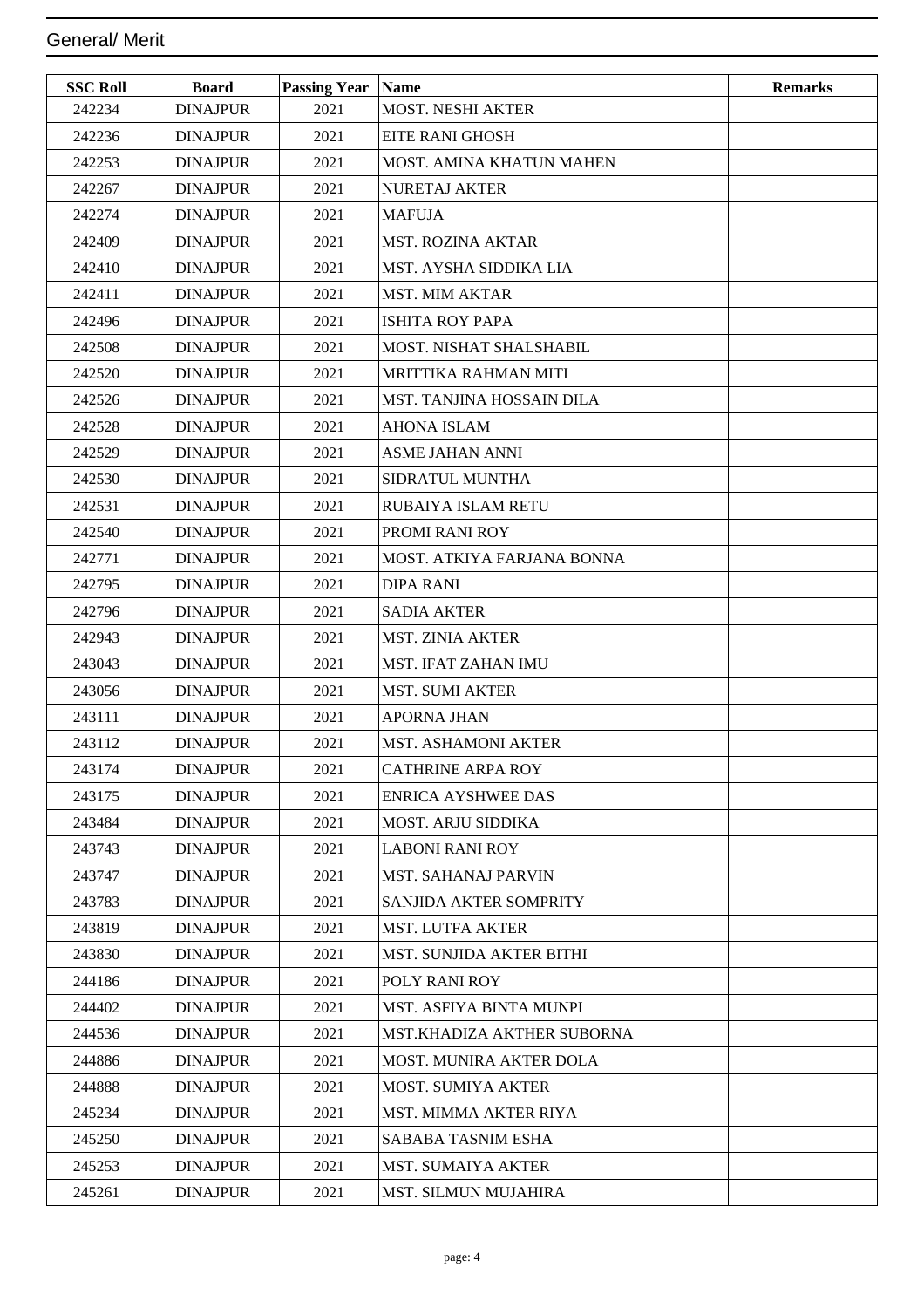| <b>SSC Roll</b> | <b>Board</b>    | <b>Passing Year</b> | Name                            | <b>Remarks</b> |
|-----------------|-----------------|---------------------|---------------------------------|----------------|
| 245270          | <b>DINAJPUR</b> | 2021                | MST. LIZA                       |                |
| 245282          | <b>DINAJPUR</b> | 2021                | <b>MST. AFSANA AKTER MIMI</b>   |                |
| 245424          | <b>DINAJPUR</b> | 2021                | MST. SANJIDA AKTER JERIN        |                |
| 245428          | <b>DINAJPUR</b> | 2021                | <b>MST. RABEYA AKTER</b>        |                |
| 245429          | <b>DINAJPUR</b> | 2021                | <b>AMISHA ROY</b>               |                |
| 245615          | <b>DINAJPUR</b> | 2021                | KHADIJA TUL KUBRA PROME         |                |
| 245616          | <b>DINAJPUR</b> | 2021                | <b>REFAT JAHAN RITU</b>         |                |
| 245645          | <b>DINAJPUR</b> | 2021                | <b>AMINA AKTER</b>              |                |
| 245663          | <b>DINAJPUR</b> | 2021                | <b>JOYLAXMI ROY</b>             |                |
| 245838          | <b>DINAJPUR</b> | 2021                | <b>MST. AFAT JAHAN ERA</b>      |                |
| 245875          | <b>DINAJPUR</b> | 2021                | <b>SIRAJUM MUNIRA</b>           |                |
| 246013          | <b>DINAJPUR</b> | 2021                | MST. HUMAYRA AKTER ANNE         |                |
| 246234          | <b>DINAJPUR</b> | 2021                | <b>ANI AKTER</b>                |                |
| 246251          | <b>DINAJPUR</b> | 2021                | <b>MST. BABLI AKTER</b>         |                |
| 246254          | <b>DINAJPUR</b> | 2021                | MST. NISHI AKTER RUMU           |                |
| 246255          | <b>DINAJPUR</b> | 2021                | POPI RANI ROY                   |                |
| 246258          | <b>DINAJPUR</b> | 2021                | <b>MST. SAKILA AKTER SIMU</b>   |                |
| 246376          | <b>DINAJPUR</b> | 2021                | MST. LAMIA RUMMAN NISHAT        |                |
| 246380          | <b>DINAJPUR</b> | 2021                | <b>MST. FARIA AFRIN</b>         |                |
| 246381          | <b>DINAJPUR</b> | 2021                | <b>MST. SOPNA MUSHTARI</b>      |                |
| 246392          | <b>DINAJPUR</b> | 2021                | <b>MST. RIYA AKTER</b>          |                |
| 246459          | <b>DINAJPUR</b> | 2021                | <b>MST. RUBAIA YASMIN RIFAT</b> |                |
| 246500          | <b>DINAJPUR</b> | 2021                | <b>MOMOTA RANI SARKAR MIM</b>   |                |
| 246785          | <b>DINAJPUR</b> | 2021                | MST. OERLIZA AKTER MITU         |                |
| 246786          | <b>DINAJPUR</b> | 2021                | <b>MST. MUSFIKA RAHMAN</b>      |                |
| 246791          | <b>DINAJPUR</b> | 2021                | <b>JOBA RANI</b>                |                |
| 246792          | <b>DINAJPUR</b> | 2021                | <b>MST. AFSANA MIMI</b>         |                |
| 246794          | <b>DINAJPUR</b> | 2021                | <b>MST. SANJIDA AKTER SHEMU</b> |                |
| 246887          | <b>DINAJPUR</b> | 2021                | <b>MST. MAHAJABIN MALIA</b>     |                |
| 247071          | <b>DINAJPUR</b> | 2021                | MST. ANGALIKA RAHMAN MOURI      |                |
| 247072          | <b>DINAJPUR</b> | 2021                | MST. RIFA MAIMUNA AKTER BITHI   |                |
| 247201          | <b>DINAJPUR</b> | 2021                | <b>MST. ANUPAMA AKTER</b>       |                |
| 247310          | <b>DINAJPUR</b> | 2021                | MST. JANNAT-E-NUR KOCHI         |                |
| 247382          | <b>DINAJPUR</b> | 2021                | <b>MST. SARMIN AKTER HASI</b>   |                |
| 247670          | <b>DINAJPUR</b> | 2021                | MST. MURSHIDA JAHAN MOMOTA      |                |
| 247813          | <b>DINAJPUR</b> | 2021                | <b>MST. SHAKILA AKTER</b>       |                |
| 248168          | <b>DINAJPUR</b> | 2021                | <b>MST. LABONI AKTER</b>        |                |
| 248331          | <b>DINAJPUR</b> | 2021                | <b>NADIA AKTER</b>              |                |
| 248426          | <b>DINAJPUR</b> | 2021                | <b>MS. LIJA AKTHER</b>          |                |
| 248485          | <b>DINAJPUR</b> | 2021                | <b>MST. HABIBA FERDUSY</b>      |                |
| 248521          | <b>DINAJPUR</b> | 2021                | <b>MOST. SRABONY AKTER RIYA</b> |                |
| 248523          | <b>DINAJPUR</b> | 2021                | SHRABONTI RANI                  |                |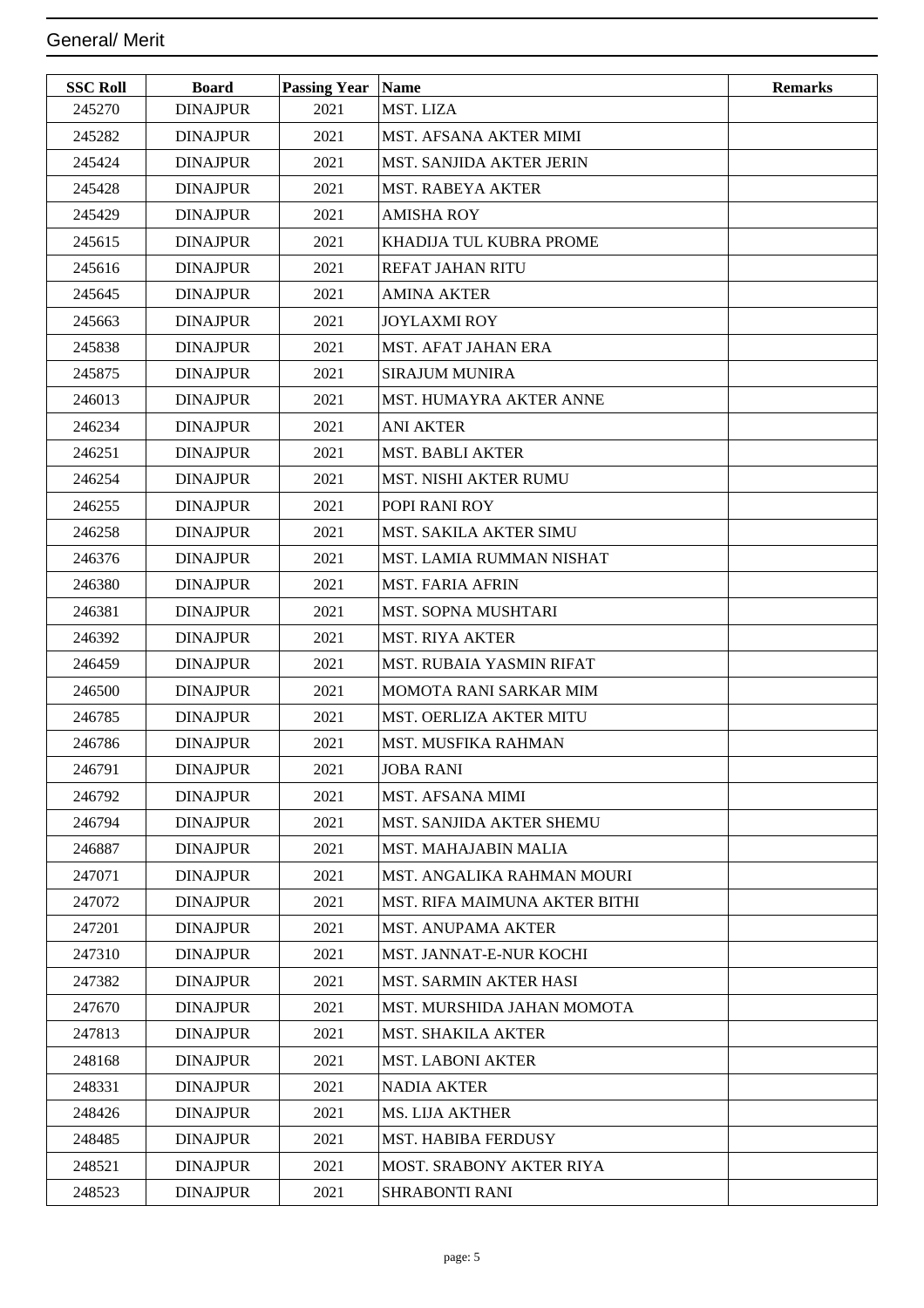| <b>SSC Roll</b> | <b>Board</b>    | <b>Passing Year Name</b> |                                 | <b>Remarks</b> |
|-----------------|-----------------|--------------------------|---------------------------------|----------------|
| 248554          | <b>DINAJPUR</b> | 2021                     | MST. MORIAM BEGUM               |                |
| 248557          | <b>DINAJPUR</b> | 2021                     | MST. IMPA AKTER ILA             |                |
| 248618          | <b>DINAJPUR</b> | 2021                     | <b>MST. ARIFA AKTER</b>         |                |
| 248633          | <b>DINAJPUR</b> | 2021                     | <b>MST. SHAHRIFA ISLAM SAJ</b>  |                |
| 248695          | <b>DINAJPUR</b> | 2021                     | <b>PRITY RANI ROY</b>           |                |
| 248705          | <b>DINAJPUR</b> | 2021                     | <b>ROKSANA AKTER</b>            |                |
| 248739          | <b>DINAJPUR</b> | 2021                     | <b>MST. YASMIN AKTER PARVIN</b> |                |
| 248740          | <b>DINAJPUR</b> | 2021                     | <b>JUTHI RANI</b>               |                |
| 248757          | <b>DINAJPUR</b> | 2021                     | <b>HADIRA AKTER</b>             |                |
| 248758          | <b>DINAJPUR</b> | 2021                     | <b>MEHERUNNESA AHONA</b>        |                |
| 248849          | <b>DINAJPUR</b> | 2021                     | <b>MST. TAHSIN AKTER MOMME</b>  |                |
| 248850          | <b>DINAJPUR</b> | 2021                     | MST. AYASHA SIDDIKA AKHI        |                |
| 248857          | <b>DINAJPUR</b> | 2021                     | <b>MST. NAZMOON NEHAR</b>       |                |
| 248861          | <b>DINAJPUR</b> | 2021                     | <b>SHOHAGI RANI ROY</b>         |                |
| 248863          | <b>DINAJPUR</b> | 2021                     | MST. MAHIDA TAZNIN MUNNI        |                |
| 248867          | <b>DINAJPUR</b> | 2021                     | <b>MST. TAJMIM AKTER MIM</b>    |                |
| 248892          | <b>DINAJPUR</b> | 2021                     | <b>AMENA AKTER MITU</b>         |                |
| 249011          | <b>DINAJPUR</b> | 2021                     | MST. GULSHANARA NASRIN          |                |
| 249012          | <b>DINAJPUR</b> | 2021                     | <b>MST. JHINUK</b>              |                |
| 249013          | <b>DINAJPUR</b> | 2021                     | <b>MST. SAMUK</b>               |                |
| 249014          | <b>DINAJPUR</b> | 2021                     | MST. JANNATUL FERDOUS PROME     |                |
| 249015          | <b>DINAJPUR</b> | 2021                     | <b>RIFAT JAHAN MONI</b>         |                |
| 249016          | <b>DINAJPUR</b> | 2021                     | <b>MST. SAILA SABRIN IMMI</b>   |                |
| 249027          | <b>DINAJPUR</b> | 2021                     | <b>MST. TANBIN AKTER</b>        |                |
| 249028          | <b>DINAJPUR</b> | 2021                     | <b>MST. KHUSHI AKTER</b>        |                |
| 249029          | <b>DINAJPUR</b> | 2021                     | MST. HUSNAYARA MOURE            |                |
| 249091          | <b>DINAJPUR</b> | 2021                     | <b>MST. ARMIN AKTER</b>         |                |
| 249094          | <b>DINAJPUR</b> | 2021                     | <b>MST. SUBARNA AKTER</b>       |                |
| 249095          | <b>DINAJPUR</b> | 2021                     | <b>MST. MAHBUBA JABIN</b>       |                |
| 249127          | <b>DINAJPUR</b> | 2021                     | <b>MST. MIM AKTHER</b>          |                |
| 249155          | <b>DINAJPUR</b> | 2021                     | <b>RIMU DEB NATH</b>            |                |
| 249188          | <b>DINAJPUR</b> | 2021                     | <b>JANASRI RANI JOBA</b>        |                |
| 249193          | <b>DINAJPUR</b> | 2021                     | ANANYA ROY CHUMKI               |                |
| 249194          | <b>DINAJPUR</b> | 2021                     | <b>RAMI RANI</b>                |                |
| 249203          | <b>DINAJPUR</b> | 2021                     | MST. LUBORNA AKTER BARNI        |                |
| 249292          | <b>DINAJPUR</b> | 2021                     | <b>MALAKHI ROY</b>              |                |
| 249455          | <b>DINAJPUR</b> | 2021                     | <b>BOBE ROY</b>                 |                |
| 249475          | <b>DINAJPUR</b> | 2021                     | MST. MAHFUZA AKTER SAME         |                |
| 249505          | <b>DINAJPUR</b> | 2021                     | MST. AYSHA SIDDIKA MIM          |                |
| 249508          | <b>DINAJPUR</b> | 2021                     | <b>MST. TASLIMA AKTER</b>       |                |
| 249541          | <b>DINAJPUR</b> | 2021                     | NURHAT TASFIA MITHI             |                |
| 249544          | <b>DINAJPUR</b> | 2021                     | ANIKA TABASSUM                  |                |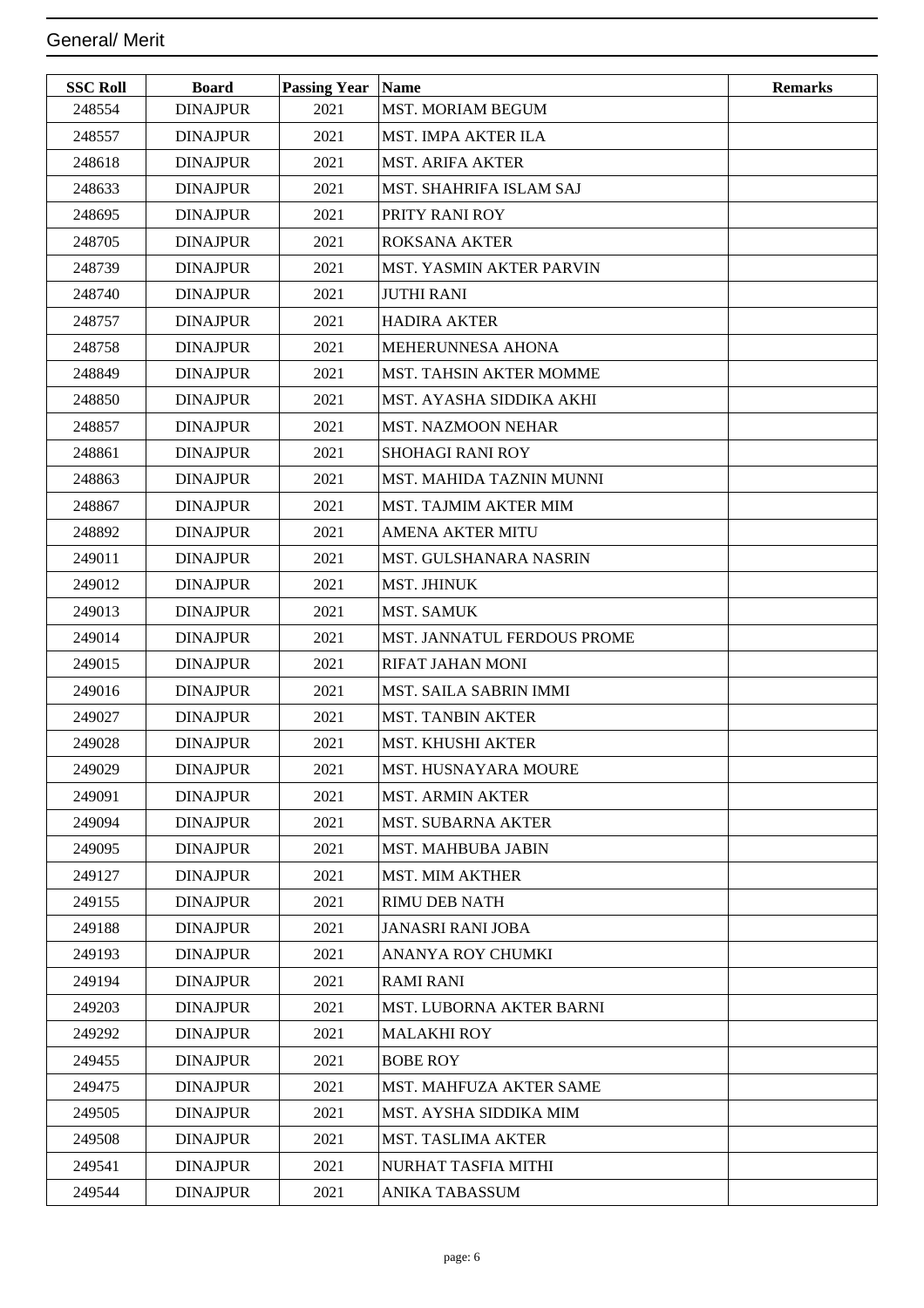| <b>SSC Roll</b> | <b>Board</b>    | <b>Passing Year Name</b> |                                | <b>Remarks</b> |
|-----------------|-----------------|--------------------------|--------------------------------|----------------|
| 249558          | <b>DINAJPUR</b> | 2021                     | <b>MST. IRIN AKTER</b>         |                |
| 249570          | <b>DINAJPUR</b> | 2021                     | MST. SUMAIYA KHATUN            |                |
| 249577          | <b>DINAJPUR</b> | 2021                     | <b>SUMAIYA TABASUM SEFATY</b>  |                |
| 249632          | <b>DINAJPUR</b> | 2021                     | MST. FATEMA AKTER              |                |
| 249637          | <b>DINAJPUR</b> | 2021                     | <b>MST. ANKHI AKTER</b>        |                |
| 249645          | <b>DINAJPUR</b> | 2021                     | <b>MST. SADIA AFROJ</b>        |                |
| 249766          | <b>DINAJPUR</b> | 2021                     | <b>NUSRAT JAHAN</b>            |                |
| 249804          | <b>DINAJPUR</b> | 2021                     | <b>IBTIDA JAHAN ARIN</b>       |                |
| 249807          | <b>DINAJPUR</b> | 2021                     | <b>WAMIM MAFI</b>              |                |
| 250464          | <b>DINAJPUR</b> | 2021                     | <b>RUBAIA AFROZ RUMU</b>       |                |
| 251027          | <b>DINAJPUR</b> | 2021                     | <b>MOST. LABONI AKTER</b>      |                |
| 251028          | <b>DINAJPUR</b> | 2021                     | MOST. RUPSANA AKTER SHIMU      |                |
| 251059          | <b>DINAJPUR</b> | 2021                     | <b>MITU AKTER</b>              |                |
| 251061          | <b>DINAJPUR</b> | 2021                     | LOPA RANI ROY                  |                |
| 251141          | <b>DINAJPUR</b> | 2021                     | NURZAHAN AKTER NUPUR           |                |
| 251142          | <b>DINAJPUR</b> | 2021                     | MST. JANNAT AKTER              |                |
| 251144          | <b>DINAJPUR</b> | 2021                     | BORSHA RANI                    |                |
| 251253          | <b>DINAJPUR</b> | 2021                     | SHARMILY ROY SIMI              |                |
| 251265          | <b>DINAJPUR</b> | 2021                     | TAJMARY MARIYAT LIZA           |                |
| 251281          | <b>DINAJPUR</b> | 2021                     | <b>SADIA AKTER</b>             |                |
| 251284          | <b>DINAJPUR</b> | 2021                     | <b>SHANTONA RANI</b>           |                |
| 251287          | <b>DINAJPUR</b> | 2021                     | <b>BUSHRA ZANNAT URMI</b>      |                |
| 251289          | <b>DINAJPUR</b> | 2021                     | LIZA BEGUM                     |                |
| 251304          | <b>DINAJPUR</b> | 2021                     | <b>ADURY AKTER</b>             |                |
| 251314          | <b>DINAJPUR</b> | 2021                     | MST. JEBA ATQIA                |                |
| 251319          | <b>DINAJPUR</b> | 2021                     | <b>BRISTI RANI SARKAR</b>      |                |
| 251320          | <b>DINAJPUR</b> | 2021                     | <b>MST. FARHANA ISLAM MUMU</b> |                |
| 251325          | <b>DINAJPUR</b> | 2021                     | <b>JIM AKTER LUPU</b>          |                |
| 251442          | <b>DINAJPUR</b> | 2021                     | <b>MST. NUR NAHER AKTER</b>    |                |
| 251511          | <b>DINAJPUR</b> | 2021                     | <b>MARUFI AKTER</b>            |                |
| 251564          | <b>DINAJPUR</b> | 2021                     | <b>SATHI RANI ROY</b>          |                |
| 251570          | <b>DINAJPUR</b> | 2021                     | <b>APORNA ROY</b>              |                |
| 251662          | <b>DINAJPUR</b> | 2021                     | <b>MST. JANNATUN NAHAR</b>     |                |
| 251712          | <b>DINAJPUR</b> | 2021                     | SURIAYA AKTER                  |                |
| 251714          | <b>DINAJPUR</b> | 2021                     | <b>MADHOBI RANI BRISTY</b>     |                |
| 251798          | <b>DINAJPUR</b> | 2021                     | <b>MST. SANJIDA AKTER</b>      |                |
| 251863          | <b>DINAJPUR</b> | 2021                     | <b>MST. SAMIRA AKTHER</b>      |                |
| 251898          | <b>DINAJPUR</b> | 2021                     | <b>LIPI RANI</b>               |                |
| 251936          | <b>DINAJPUR</b> | 2021                     | <b>MST. MONI AKTER</b>         |                |
| 251939          | <b>DINAJPUR</b> | 2021                     | MST. NOUSHIN NAHAR SACCHI      |                |
| 251940          | <b>DINAJPUR</b> | 2021                     | <b>NONDO RANI</b>              |                |
| 251947          | <b>DINAJPUR</b> | 2021                     | MST. JINNATUN FERDOUS          |                |